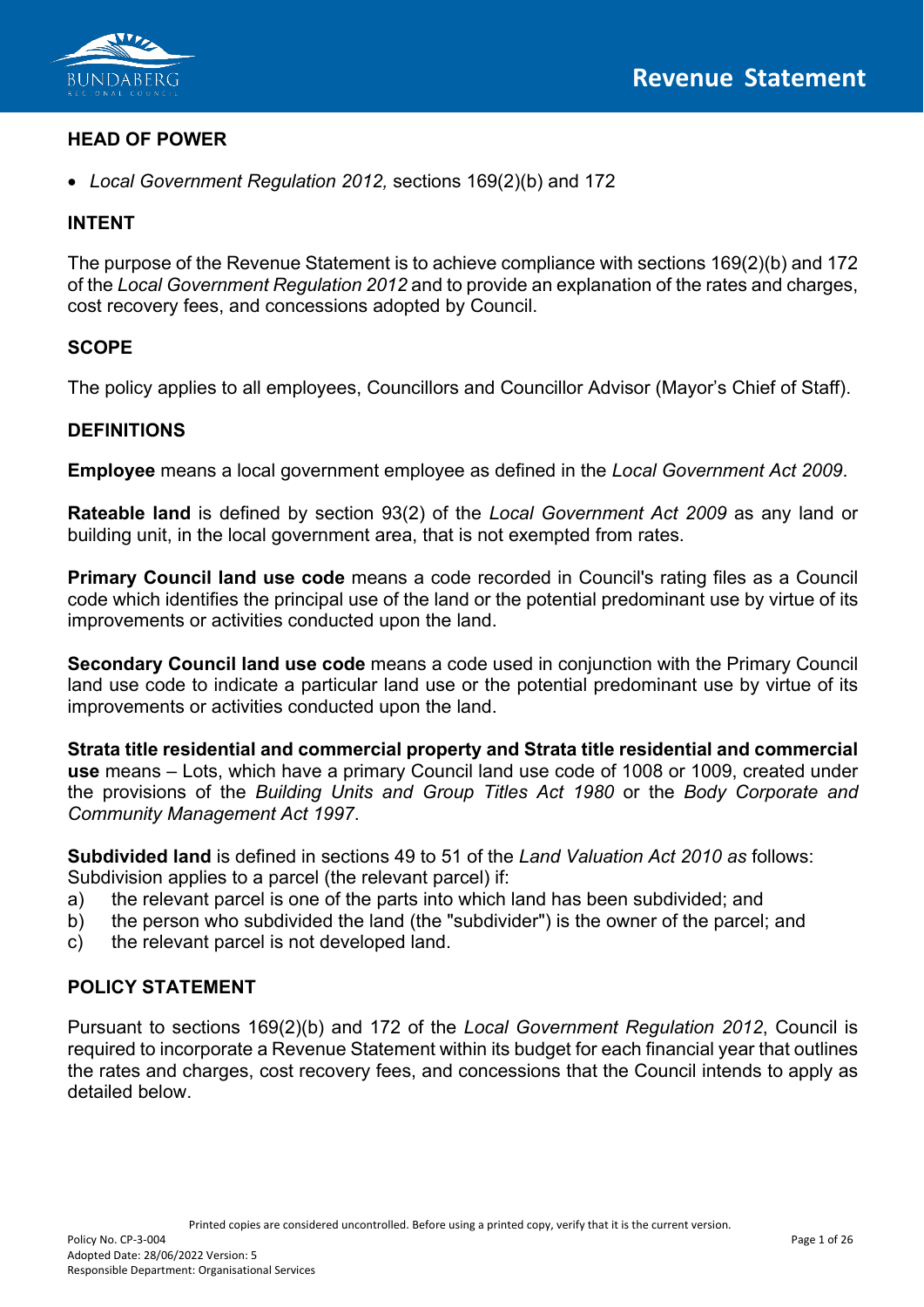

# **1. The Measures Adopted for Revenue Raising**

Council for any financial year will, as properly planned to meet requirements, make and levy:

- Differential General Rates;
- Minimum General Rates;
- Separate Rates and Charges (for a purpose benefitting the Region); and
- Utility Charges.

In respect of utility charges, Council will, as properly planned to meet requirements, make and levy such charges for supplying:

- Water services;
- Sewerage services;
- Waste and recycling collection services; and
- Trade waste processing services.

Council's rate-setting and charging structures will be based on the principles outlined in its Revenue Policy including equity, transparency and clarity, simplicity, consistency, fiscal responsibility, flexibility and sustainability.

### **2. General Rates / Differential General Rates**

General rates are levied on all rateable properties in the regional area and are calculated on the basis of the value of land. The value of land is determined by the Department of Resources according to:

- in the case of rural land, its unimproved capital value; or
- in all other cases, its site value.

Council will make and levy differential general rates for the financial year ending 30 June 2023, on all rateable land in Council's area.

Where Council makes a determination that a parcel of land is intended to be used for a particular purpose or has the potential to be used for such a purpose, it will have regard to, amongst other things, any improvements to, or activities being undertaken on, the land.

Further, Council delegates to the Chief Executive Officer the power (contained in sections 81(4) and (5) of the *Local Government Regulation 2012*) to identify the rating category to which each parcel of rateable land in Council's area belongs.

In accordance with sections 88 and 90 of the *Local Government Regulation 2012*, owners of rateable land will be informed of the general rating category in which their land has been included and that they have the right of objection to the category to which their land is allocated. All objections shall be submitted to the Chief Executive Officer, Bundaberg Regional Council, and the only basis for objection shall be that at the date of issue of the rate notice, having regard to the descriptions adopted by Council, the land should be in another rating category.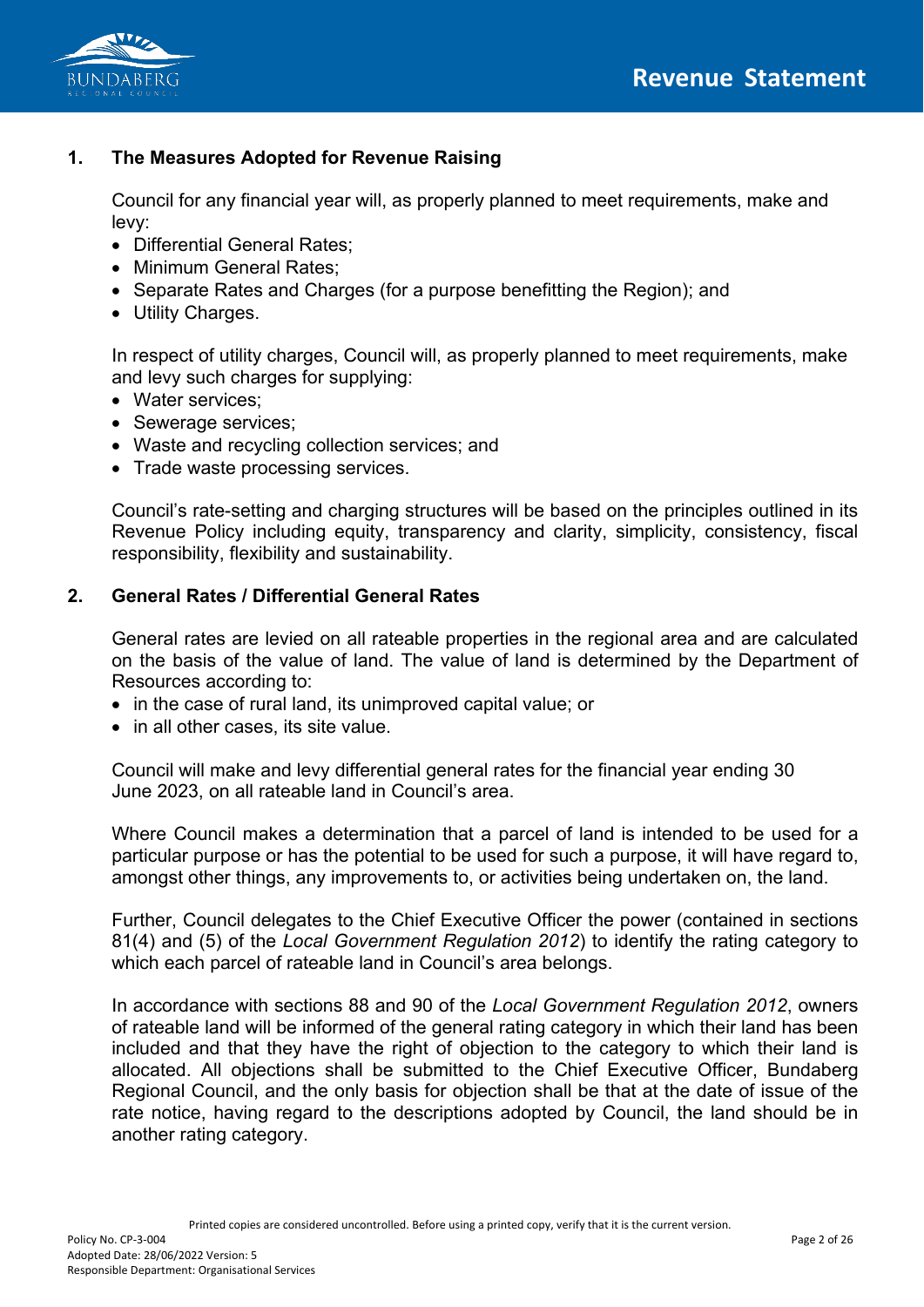

### **3. Minimum General Rate**

A Minimum General Rate will be set for each rating category for the purpose of:

- setting a minimum contribution to be made from all properties situated within the region; and
- ensure that general rate revenue from lower valued properties results in a more equitable contribution from such properties towards the cost of services funded from general rates.

In accordance with section 77(3) of the *Local Government Regulation 2012*, Minimum General Rates do not apply to subdivided land with a land use code of 1072.

### **4. Differential General Rates**

In accordance with sections 92 and 94 of the *Local Government Act 2009* and sections 77 to 82 of the *Local Government Regulation 2012*, Council makes and levies differential general rates and corresponding Minimum General Rates for the year ending 30 June 2023, against rateable land categories as follows:

| <b>Category</b> | <b>Description</b>                                                                                                                                                               | <b>Identification</b><br>(Land to which the<br><b>Primary Land use Codes apply)</b>                                                                                                                                                                                                                                     | <b>Rate in the</b><br>Dollar of<br><b>Property</b><br><b>Value</b> | <b>Minimum</b><br><b>General</b><br>Rate |
|-----------------|----------------------------------------------------------------------------------------------------------------------------------------------------------------------------------|-------------------------------------------------------------------------------------------------------------------------------------------------------------------------------------------------------------------------------------------------------------------------------------------------------------------------|--------------------------------------------------------------------|------------------------------------------|
| 1               | <b>Urban Residential Land</b><br>Land that is used, or has<br>the potential to be used,<br>for urban residential<br>purposes, other than land<br>included in category 5 or<br>7. | 1001 - Vacant Land<br>1002 - Single Use Dwelling<br>1003 - Multi Unit Dwellings, Flats, Dual<br>Occupancy, Secondary Dwellings<br>1006 - Outbuilding<br>1009 - Strata Title Residential Use<br>1021 - Residential Institution Non-Medical<br>1072 - Section 49 to 51 Valuation                                          | 0.011487                                                           | \$1,084                                  |
| $\mathcal{P}$   | <b>Rural Residential Land</b><br>Land that is used, or has<br>the potential to be used, for<br>rural residential purposes.                                                       | 1003 - Multi Unit Dwellings, Flats, Dual<br>Occupancy, Secondary Dwellings<br>1004 - Vacant Large Homesite<br>1005 - Dwelling Large Homesite<br>1006 - Outbuilding<br>1009 - Strata Title Residential Use<br>1021 - Residential Institution Non-Medical<br>1072 - Section 49 to 51 Valuation<br>1094 - Other Rural Land | 0.009439                                                           | \$1,089                                  |
| 3               |                                                                                                                                                                                  | Intentionally left blank                                                                                                                                                                                                                                                                                                |                                                                    |                                          |
| 4               | Intentionally left blank                                                                                                                                                         |                                                                                                                                                                                                                                                                                                                         |                                                                    |                                          |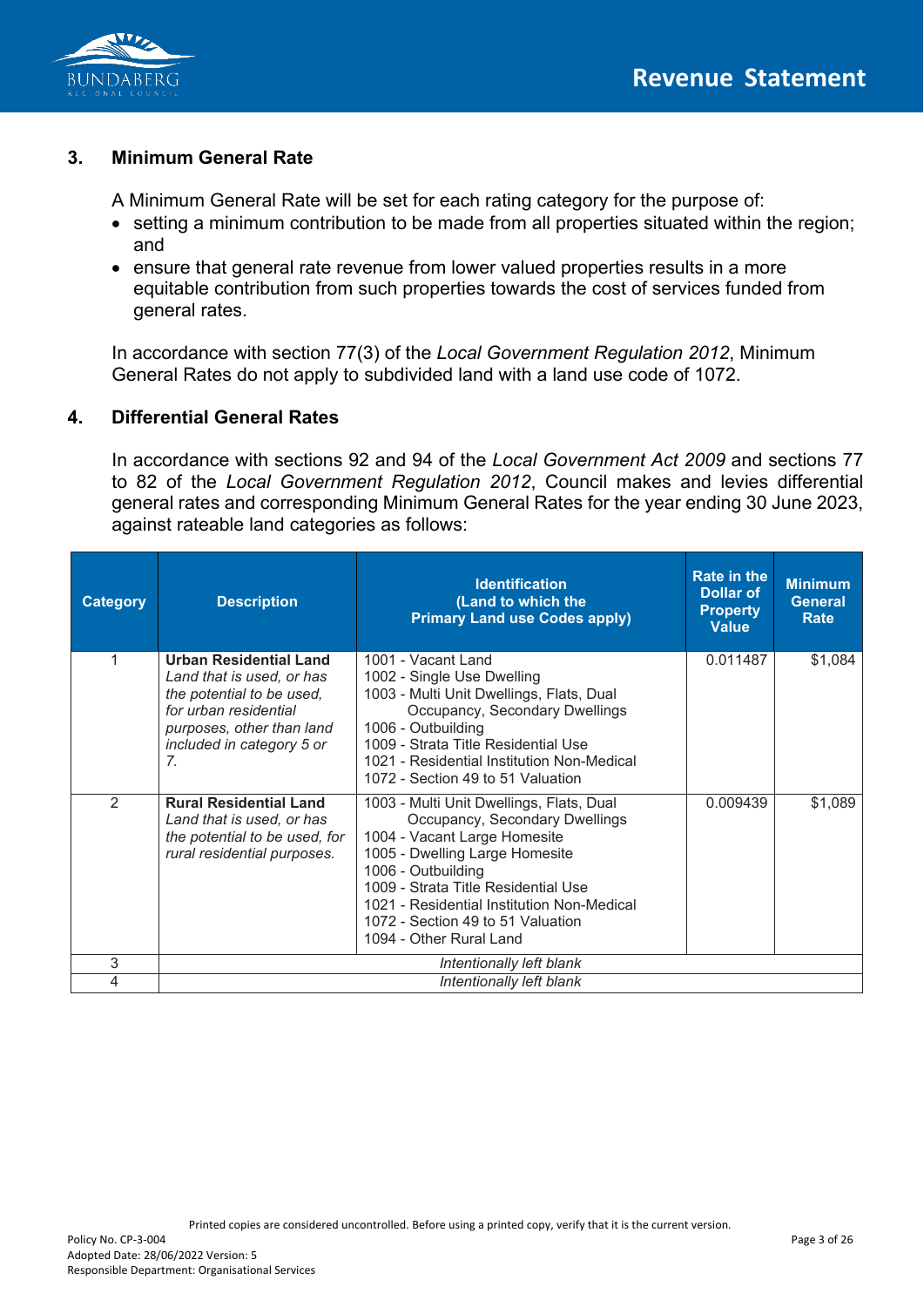

| <b>Category</b> | <b>Description</b>                                                                                                                                                                                                                                                                                                                                                                                                                                                                                                          | <b>Identification</b><br>(Land to which the<br><b>Primary Land use Codes apply)</b>                                                                                                                                                                                                                                                                | <b>Rate in the</b><br><b>Dollar of</b><br><b>Property</b><br><b>Value</b> | <b>Minimum</b><br><b>General</b><br><b>Rate</b> |
|-----------------|-----------------------------------------------------------------------------------------------------------------------------------------------------------------------------------------------------------------------------------------------------------------------------------------------------------------------------------------------------------------------------------------------------------------------------------------------------------------------------------------------------------------------------|----------------------------------------------------------------------------------------------------------------------------------------------------------------------------------------------------------------------------------------------------------------------------------------------------------------------------------------------------|---------------------------------------------------------------------------|-------------------------------------------------|
| 5               | <b>Coastal Towns</b><br>Land that is used, or has<br>the potential to be used,<br>for residential purposes<br>and is located within the<br>townships or areas of<br>Bargara, Burnett Heads,<br>Buxton, Coonarr, Coral<br>Cove, Elliott Heads, Innes<br>Park, Moore Park Beach,<br><b>Walkers Point, Winfield</b><br>and Woodgate Beach, and<br>does not have frontage to<br>the Pacific Ocean or<br>frontage to a road which,<br>in turn, has frontage to the<br>Pacific Ocean.<br>* Refer Differential<br>Rating Maps 1-10 | 1001 - Vacant Land<br>1002 - Single Unit Dwelling<br>1003 - Multi Unit Dwellings, Flats, Dual<br>Occupancy, Secondary Dwellings<br>1004 - Vacant Large Homesite<br>1005 - Dwelling Large Homesite<br>1006 - Outbuildings<br>1009 - Strata Title Residential Use<br>1021 - Residential Institution Non-Medical<br>1072 - Section 49 to 51 Valuation | 0.008747                                                                  | \$1,204                                         |
| 6               |                                                                                                                                                                                                                                                                                                                                                                                                                                                                                                                             | Intentionally left blank                                                                                                                                                                                                                                                                                                                           |                                                                           |                                                 |
| $\overline{7}$  | <b>Urban Oceanfront</b><br>Land that is used, or has<br>the potential to be used,<br>for residential purposes<br>and is located within the<br>townships or areas of<br>Bargara, Burnett Heads,<br>Coonarr, Coral Cove,<br>Elliott Heads, Innes Park,<br>Moore Park Beach.<br>Winfield and Woodgate<br>Beach, and has frontage<br>to the Pacific Ocean, or<br>has frontage to a road<br>which, in turn, has<br>frontage to the Pacific<br>Ocean.<br>* Refer Differential<br>Rating Maps 1-10                                 | 1001 - Vacant Land<br>1002 - Single Unit Dwelling<br>1003 - Multi Unit Dwellings, Flats, Dual<br>Occupancy, Secondary Dwellings<br>1004 - Vacant Large Homesite<br>1005 - Dwelling Large Homesite<br>1006 - Outbuildings<br>1009 - Strata Title Residential Use<br>1021 - Residential Non-Medical<br>1072 - Section 49 to 51 Valuation             | 0.008139                                                                  | \$1,363                                         |
| 8               |                                                                                                                                                                                                                                                                                                                                                                                                                                                                                                                             | Intentionally left blank                                                                                                                                                                                                                                                                                                                           |                                                                           |                                                 |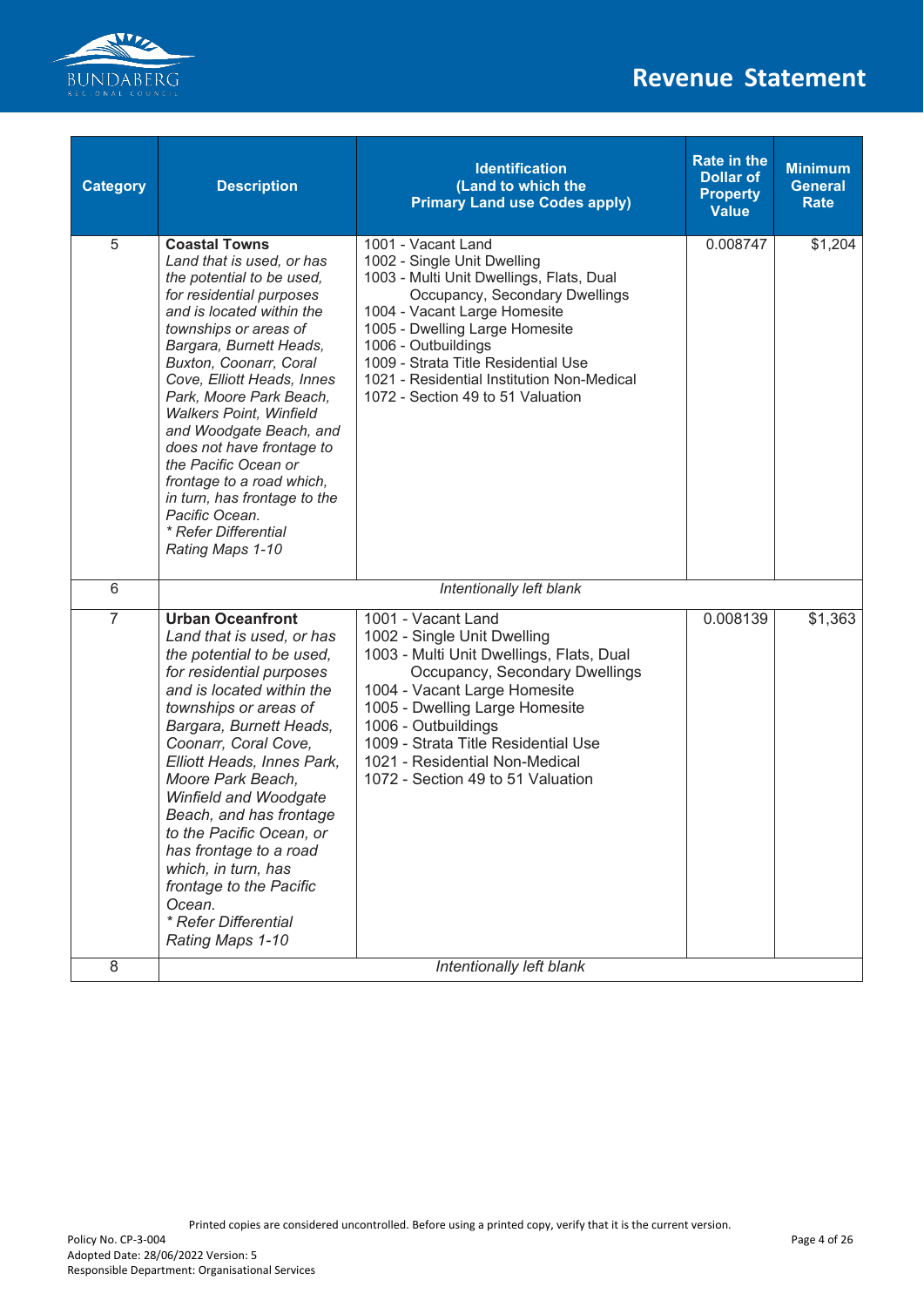

| <b>Category</b> | <b>Description</b>                                                                                               | <b>Identification</b><br>(Land to which the<br><b>Primary Land use Codes apply)</b>                                                                                                                                                                                                                                                                                                                                                                                                                                                                                                                                                                                       | <b>Rate in the</b><br><b>Dollar of</b><br><b>Property</b><br><b>Value</b> | <b>Minimum</b><br><b>General</b><br><b>Rate</b> |
|-----------------|------------------------------------------------------------------------------------------------------------------|---------------------------------------------------------------------------------------------------------------------------------------------------------------------------------------------------------------------------------------------------------------------------------------------------------------------------------------------------------------------------------------------------------------------------------------------------------------------------------------------------------------------------------------------------------------------------------------------------------------------------------------------------------------------------|---------------------------------------------------------------------------|-------------------------------------------------|
| 9               | <b>Agricultural Land</b><br>Land that is used, or has<br>the potential to be used,<br>for agricultural purposes. | 1060 - Sheep Grazing<br>1061 - Sheep Breeding<br>1064 - Cattle Grazing & Breeding<br>1065 - Cattle Breeding & Fattening<br>1066 - Cattle Fattening<br>1067 - Goats<br>1068 - Milk Quota<br>1069 - Milk No Quota<br>1070 - Cream<br>1071 - Oil Seeds<br>1073 - Grains<br>1074 - Turf Farms<br>1075 - Sugar Cane<br>1076 - Tobacco<br>1077 - Cotton<br>1078 - Rice<br>1079 - Orchards<br>1080 - Tropical Fruits<br>1081 - Pineapple<br>1082 - Vineyards<br>1083 - Small Crops & Fodder Irrigation<br>1084 - Small Crops & Fodder Non Irrigation<br>1085 - Pigs<br>1086 - Horses<br>1087 - Poultry<br>1088 - Forestry & Logs<br>1089 - Animals - Special<br>$1090 - Stratum$ | 0.014703                                                                  | \$1,188                                         |
| 10              | Intentionally left blank                                                                                         |                                                                                                                                                                                                                                                                                                                                                                                                                                                                                                                                                                                                                                                                           |                                                                           |                                                 |
| 11              | Intentionally left blank                                                                                         |                                                                                                                                                                                                                                                                                                                                                                                                                                                                                                                                                                                                                                                                           |                                                                           |                                                 |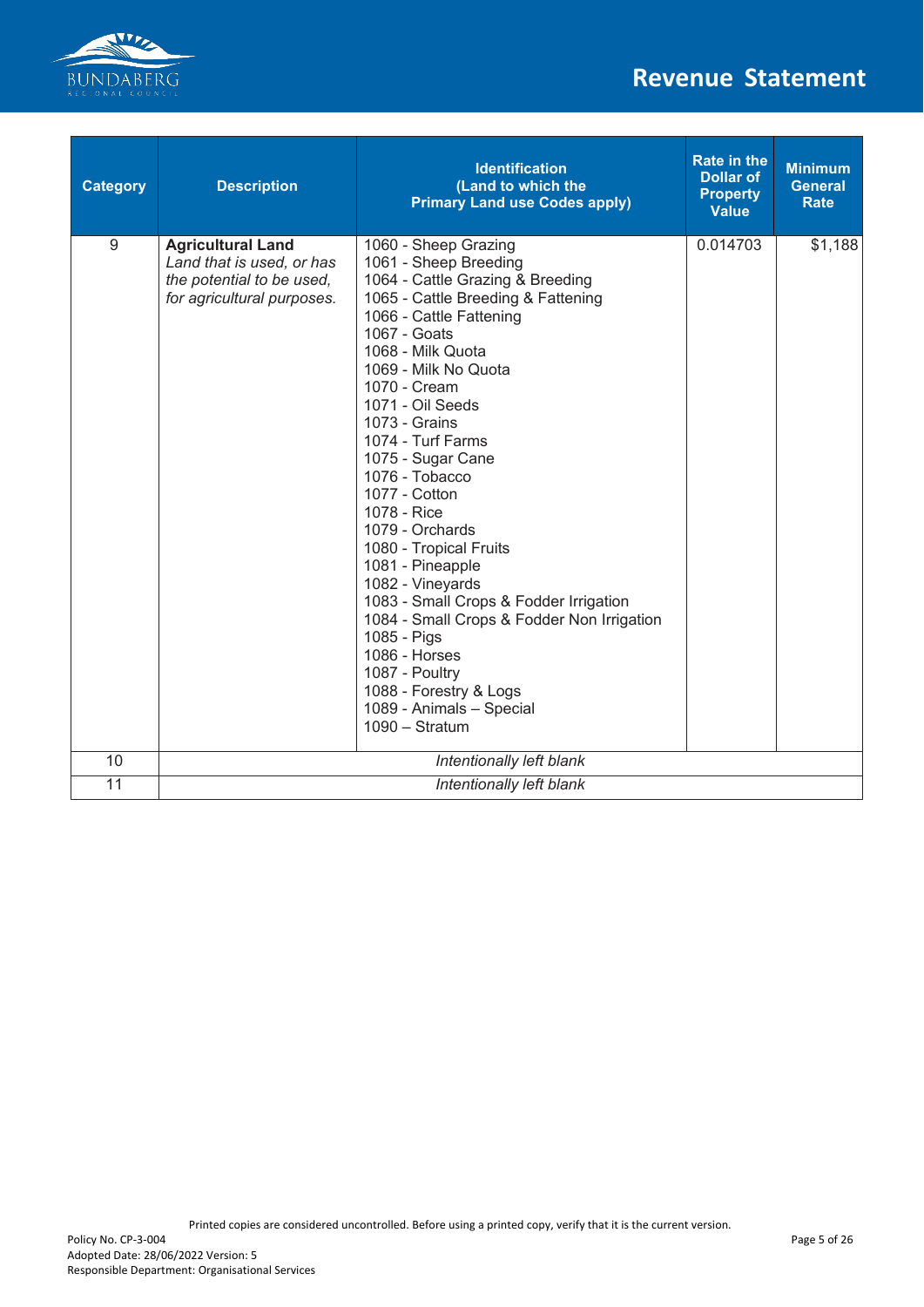

| <b>Category</b> | <b>Description</b>                                                                                                                                                                                                                                                   | <b>Identification</b><br>(Land to which the<br><b>Primary Land use Codes apply)</b>                                                                                                                                                                                                                                                                                                                                                                                                                                                                                                                                                                                                                                                                                                                                                                                                                                                                                                                                         | <b>Rate in the</b><br><b>Dollar of</b><br><b>Property</b><br><b>Value</b> | <b>Minimum</b><br><b>General</b><br><b>Rate</b> |
|-----------------|----------------------------------------------------------------------------------------------------------------------------------------------------------------------------------------------------------------------------------------------------------------------|-----------------------------------------------------------------------------------------------------------------------------------------------------------------------------------------------------------------------------------------------------------------------------------------------------------------------------------------------------------------------------------------------------------------------------------------------------------------------------------------------------------------------------------------------------------------------------------------------------------------------------------------------------------------------------------------------------------------------------------------------------------------------------------------------------------------------------------------------------------------------------------------------------------------------------------------------------------------------------------------------------------------------------|---------------------------------------------------------------------------|-------------------------------------------------|
| 12              | <b>Bundaberg Commercial</b><br>Land<br>Land located within the<br>area of Bundaberg City that<br>is used, or has the potential<br>to be used, for commercial<br>purposes, other than land<br>included in category 15.<br>*Refer Differential Rating<br><b>Map 11</b> | 1007 - Guest House/Private Hotel<br>1008 - Strata Title Non Residential Use<br>1010 - Combines Multi Dwelling & Shops<br>1011 - Shop Single<br>1012 - Shop Group (more than 6 shops)<br>1013 - Shopping Group (2 to 6 shops)<br>1014 - Shopping Main Retail (CBD)<br>1015 - Shopping Secondary (Fringe CBD)<br>1016 - Drive in Shopping Centre<br>1017 - Restaurant<br>1018 - Tourist Attraction<br>1020 - Marina<br>1022-1 - Car Park Commercial<br>1023 - Retail Warehouse<br>1024 - Sales Area (Outdoor)<br>1025 - Offices<br>1026 - Funeral Parlour<br>1027 - Private Hospital/Convalescent<br>Home (Medical Private)<br>1028-1 - Warehouse & Bulk Stores<br>1030 - Service Station<br>1038 - Advertising Hoarding<br>1041 - Child Care excluding Kindergarten<br>1042 - Tavern/Hotel<br>1043 - Motel<br>1044 - Nursery (Plants)<br>1045 - Theatres and Cinemas<br>1046 - Drive-In Theatre<br>1047 - Club - Sport (run as a business)<br>1049 - Caravan Park<br>1053 - Employment Agency/Training<br>1054 - Marketplace | 0.021603                                                                  | \$1,432                                         |
| 13              |                                                                                                                                                                                                                                                                      | Intentionally left blank                                                                                                                                                                                                                                                                                                                                                                                                                                                                                                                                                                                                                                                                                                                                                                                                                                                                                                                                                                                                    |                                                                           |                                                 |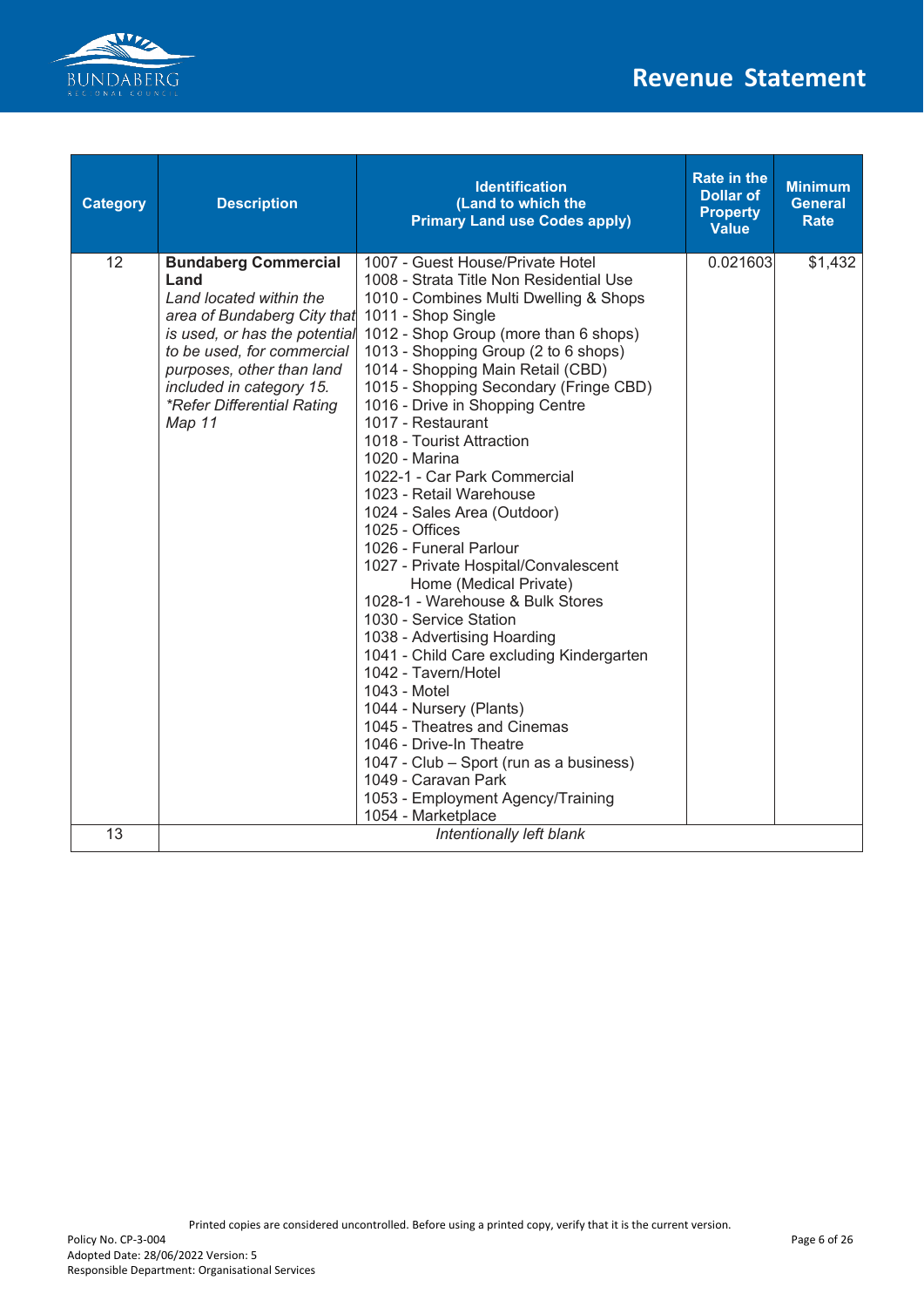

| <b>Category</b> | <b>Description</b>                                                                                                                                                                                  | <b>Identification</b><br>(Land to which the<br><b>Primary Land use Codes apply)</b>                                                                                                                                                                                                                                                                                                                                                                                                                                                                                                                                                                                                                                                                                                                                                                                                                                                                                                                                         | <b>Rate in the</b><br><b>Dollar of</b><br><b>Property</b><br><b>Value</b> | <b>Minimum</b><br><b>General</b><br><b>Rate</b> |
|-----------------|-----------------------------------------------------------------------------------------------------------------------------------------------------------------------------------------------------|-----------------------------------------------------------------------------------------------------------------------------------------------------------------------------------------------------------------------------------------------------------------------------------------------------------------------------------------------------------------------------------------------------------------------------------------------------------------------------------------------------------------------------------------------------------------------------------------------------------------------------------------------------------------------------------------------------------------------------------------------------------------------------------------------------------------------------------------------------------------------------------------------------------------------------------------------------------------------------------------------------------------------------|---------------------------------------------------------------------------|-------------------------------------------------|
| 14              | <b>Other Commercial Land</b><br>Land located outside the<br>area of Bundaberg City<br>that is used, or has the<br>potential to be used, for<br>commercial purposes.                                 | 1007 - Guest House/Private Hotel<br>1008 - Strata Title Non Residential Use<br>1010 - Combines Multi Dwelling & Shops<br>1011 - Shop Single<br>1012 - Shop Group (more than 6 shops)<br>1013 - Shopping Group (2 to 6 shops)<br>1014 - Shopping Main Retail (CBD)<br>1015 - Shopping Secondary (Fringe CBD)<br>1016 - Drive in Shopping Centre<br>1017 - Restaurant<br>1018 - Tourist Attraction<br>1020 - Marina<br>1022-1 - Car Park Commercial<br>1023 - Retail Warehouse<br>1024 - Sales Area (Outdoor)<br>1025 - Offices<br>1026 - Funeral Parlour<br>1027 - Private Hospital/Convalescent<br>Home (Medical Private)<br>1028-1 - Warehouse & Bulk Stores<br>1030 - Service Station<br>1038 - Advertising Hoarding<br>1041 - Child Care excluding Kindergarten<br>1042 - Tavern/Hotel<br>1043 - Motel<br>1044 - Nursery (Plants)<br>1045 - Theatres and Cinemas<br>1046 - Drive-In Theatre<br>1047 - Club - Sport (run as a business)<br>1049 - Caravan Park<br>1053 - Employment Agency/Training<br>1054 - Marketplace | 0.013505                                                                  | \$1,432                                         |
| 15              | <b>Major Shopping Centre</b><br>Land that is used, or has<br>the potential to be used<br>for the purposes of a<br>shopping centre with a<br>gross floor area of more<br>than 20,000m <sup>2</sup> . | 1016-16 - Drive In Shopping Centre with<br>more than 20,000m <sub>2</sub> gross floor area.                                                                                                                                                                                                                                                                                                                                                                                                                                                                                                                                                                                                                                                                                                                                                                                                                                                                                                                                 | 0.040616                                                                  | \$582,140                                       |
| 16              | <b>Industrial Land</b><br>Land that is used, or has<br>the potential to be used<br>for industrial purposes<br>and which is not included<br>in category 18 or 19.                                    | 1028-2 - Warehouse & Bulk Stores<br>1029 - Transport Terminal<br>1031 - Oil/Fuel Depot and Refinery<br>1032 - Wharves, Jetties, Barge Landing<br>1033 - Outdoor Service Area<br>1034 - Cold Stores - Iceworks<br>1035 - General Industry<br>1036 - Light Industry<br>1037 - Noxious/Offence Industry<br>1039 - Harbour Industry<br>1091 - Transformers and Substations                                                                                                                                                                                                                                                                                                                                                                                                                                                                                                                                                                                                                                                      | 0.016470                                                                  | \$1,739                                         |

Printed copies are considered uncontrolled. Before using a printed copy, verify that it is the current version.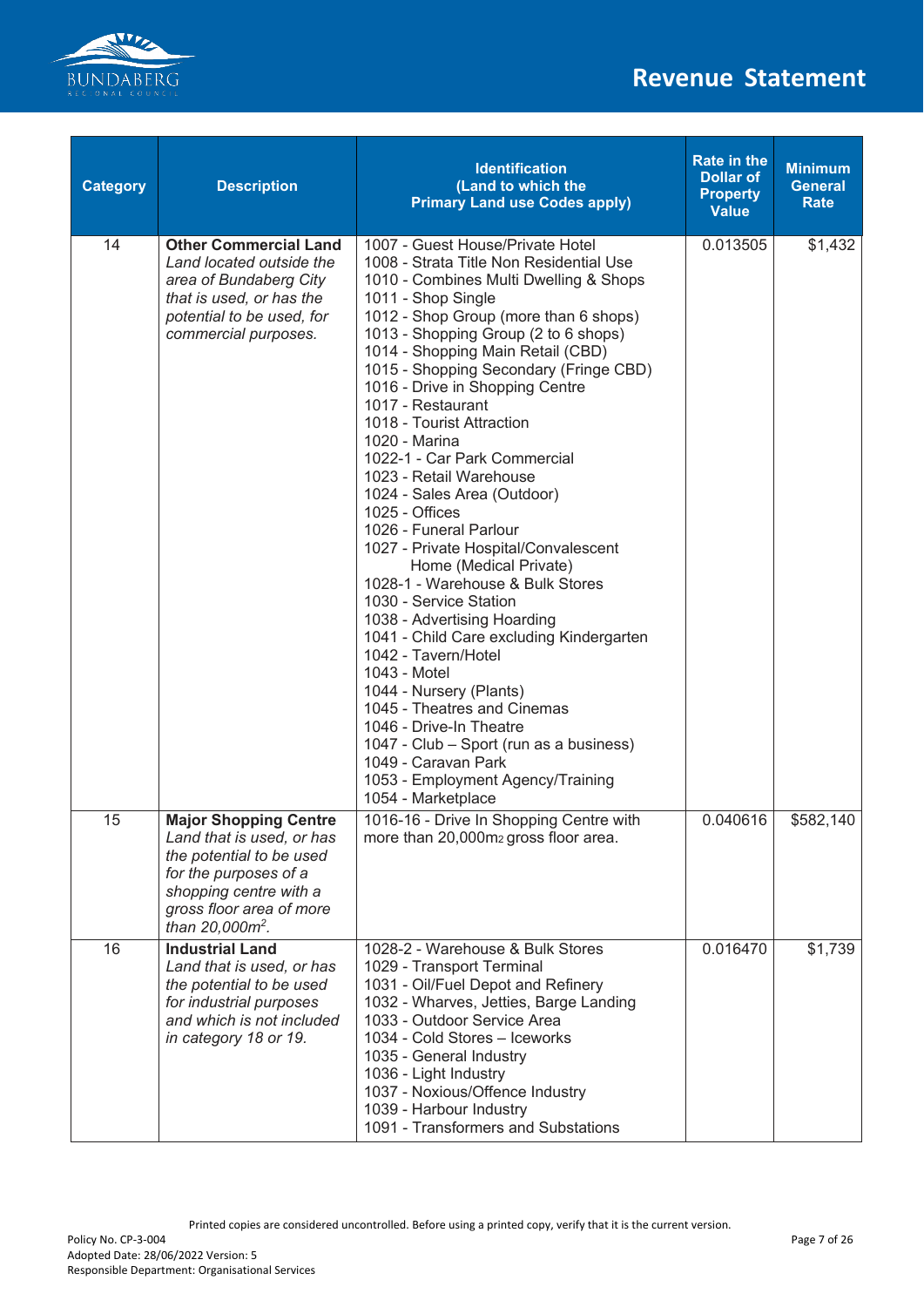

| <b>Category</b> | <b>Description</b>                                                                                                                                                                                                                                                                          | <b>Identification</b><br>(Land to which the<br><b>Primary Land use Codes apply)</b>                                                                                                                                                                                                                                                                                                                                                                                                                          | <b>Rate in the</b><br><b>Dollar of</b><br><b>Property</b><br><b>Value</b> | <b>Minimum</b><br><b>General</b><br><b>Rate</b> |
|-----------------|---------------------------------------------------------------------------------------------------------------------------------------------------------------------------------------------------------------------------------------------------------------------------------------------|--------------------------------------------------------------------------------------------------------------------------------------------------------------------------------------------------------------------------------------------------------------------------------------------------------------------------------------------------------------------------------------------------------------------------------------------------------------------------------------------------------------|---------------------------------------------------------------------------|-------------------------------------------------|
| 17              |                                                                                                                                                                                                                                                                                             | Intentionally left blank                                                                                                                                                                                                                                                                                                                                                                                                                                                                                     |                                                                           |                                                 |
| $\overline{18}$ | <b>Extractive Industry</b><br>Land that is used, or has the<br>potential to be used, for<br>extractive industry.                                                                                                                                                                            | 1040 - Extractive Industry                                                                                                                                                                                                                                                                                                                                                                                                                                                                                   | 0.021901                                                                  | \$2,727                                         |
| 19              | <b>Heavy Industry</b><br>Land that is used, or has<br>the potential to be used, for<br>a sugar mill, co- generation<br>plant or any heavy<br>industrial purpose.                                                                                                                            | 1251 - Co-generation plant<br>1252 - Sugar Cane/Sugar Mill<br>1253 - Heavy Industry Purpose                                                                                                                                                                                                                                                                                                                                                                                                                  | 0.013659                                                                  | \$116,540                                       |
| 20              | <b>Other Land</b><br>Land that is not included<br>in any other rating<br>category.                                                                                                                                                                                                          | 1019 - Walkway<br>1022-2 - Car Parks - Ancillary Use<br>1050 - Other Clubs (Non Business)<br>1051 - Religious<br>1052 - Cemetery<br>1055 - Library<br>1056 - Showgrounds, Racecourse, Airfield<br>1057 - Parks, Gardens<br>1058 - Educational - including Kindergarten<br>1059 - Local Authority (secondary use only)<br>1092 - Defence Force Establishments<br>1095 - Reservoirs, Dams, Bores, Channels<br>1097 - Welfare Homes/Institutions<br>1099 - Community Purposes<br>1100 - Driver Education Centre | 0.010756                                                                  | \$1,089                                         |
| 21              | <b>Renewable Energy</b><br><b>Facility</b><br>Land that is used or has<br>the potential to be used,<br>in whole or in part, for the<br>production of electricity<br>from renewable energy<br>sources such as solar,<br>wind and water and which<br>is not included in category<br>18 or 19. | 1200 - Solar Farm                                                                                                                                                                                                                                                                                                                                                                                                                                                                                            | 0.016449                                                                  | \$2,175                                         |

Where the rateability of any land alters during the year, adjustment to the differential general rate shall be made from the date such changes become effective.

Subdivisions have a primary land use code of 1072 and will be placed into the general rating category in which they would normally be situated. The value of subdivisions will be discounted by 40% for rating purposes in accordance with section 50(2) of the *Land Valuation Act 2010*.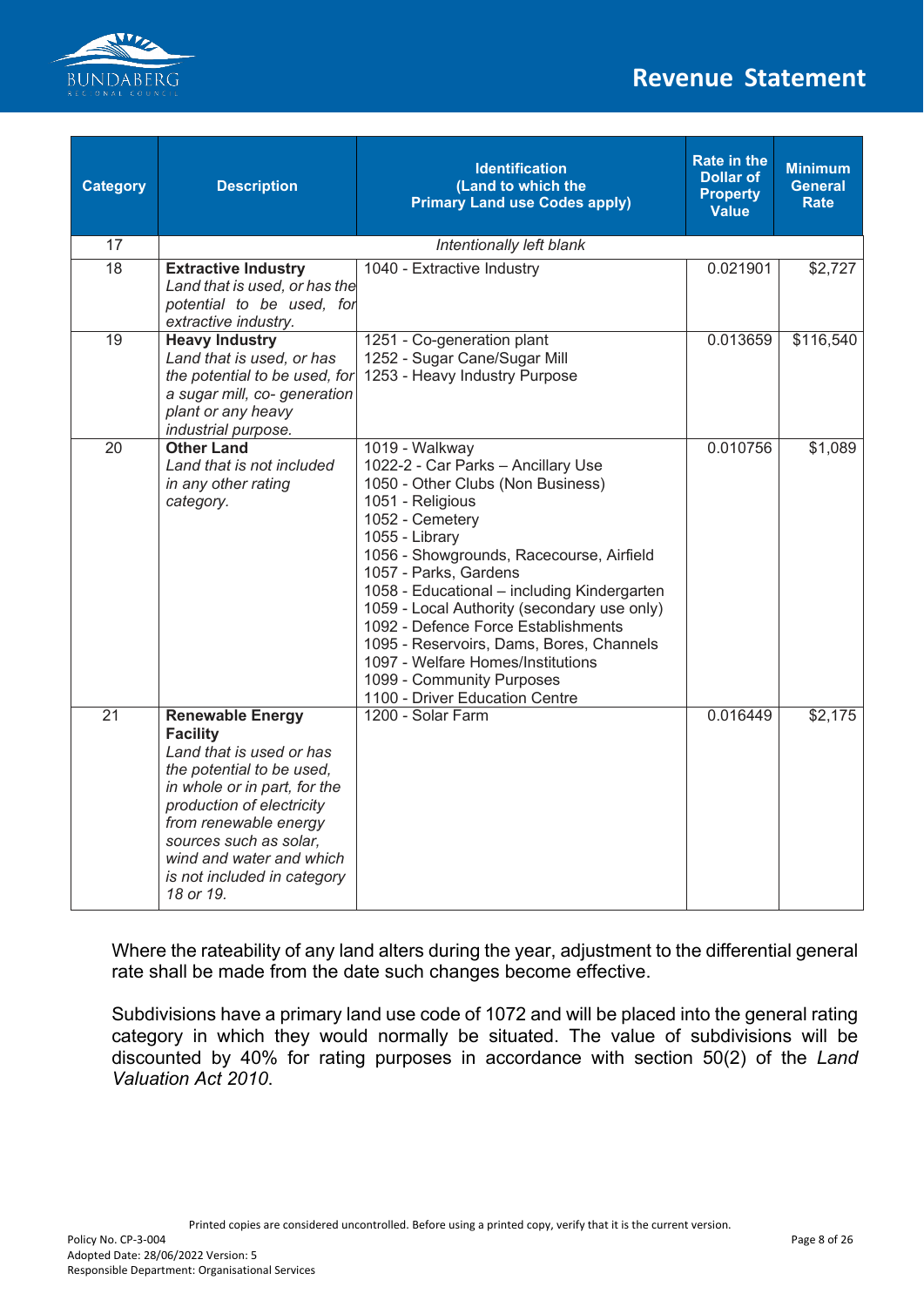

## **5. Separate Rates and Charges**

## **5.1 Community Wellbeing & Environment Charge**

Pursuant to section 103 of the *Local Government Regulation 2012*, Council will make and levy a separate charge, the sum as outlined in the following table, for the purposes of funding initiatives that ensure public safety, enhance natural areas and promote community wellbeing.

| <b>Charge Name</b>                       | <b>Annual Charge Amount</b> |
|------------------------------------------|-----------------------------|
| Community Wellbeing & Environment Charge | \$100 per assessment        |

#### **6. State Emergency Management Levy**

In accordance with the *Fire and Emergency Services Act 1990*, Council is required to collect a State Emergency Management Levy on all prescribed properties on behalf of the Queensland Fire and Emergency Services. The Levy is not a Council charge and the funds collected are remitted to the Queensland Fire and Emergency Services. However, Council is entitled to an administration fee for collecting this Levy, as prescribed by the *Fire and Emergency Services Regulation 2011*. Rate assessments with multiple properties are levied per parcel, in accordance with the State's legislation, excluding contiguous agricultural parcels in the same ownership.

### **7. Utility Charges**

In setting Utility Charges, Council will take into consideration factors such as:

- Legislative requirements including National Competition Policy;
- Council policy objectives;
- Recovery of sufficient revenue to cover costs;
- Return on assets:
- Other sources of revenue where appropriate; and
- Future capital investment planning.

### **7.1 Water**

#### *7.1.1 Declared service area – water*

For the financial year 1 July 2022 to 30 June 2023, the declared service areas (water) to which water charges apply, shall be as per the declared service area (water) maps which, in accordance with section 163 of the *Water Supply (Safety and Reliability) Act 2008*, are available on Council's website at [www.bundaberg.qld.gov.au.](http://www.bundaberg.qld.gov.au/)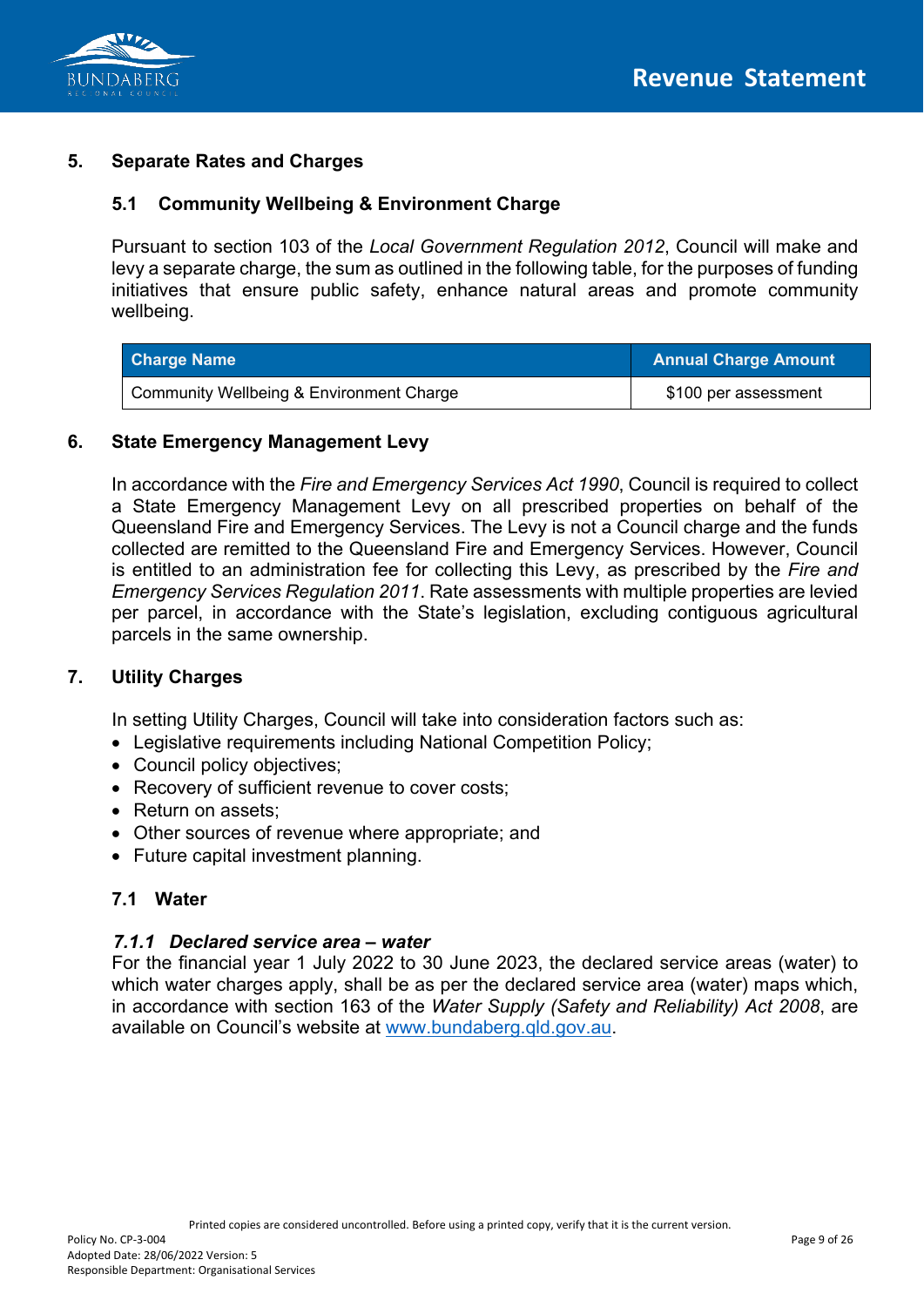

# *7.1.2 Service provider (water)*

The service provider within the declared service areas (water) shall be Bundaberg Regional Council.

#### *7.1.3 Water charges*

Council levies water charges on properties in the defined water supply areas to recover the full costs of the water supply operation including a return to the community on the assets employed.

Pursuant to sections 92(4) and 94 of the *Local Government Act 2009* and Sections 99 to 102 the *Local Government Regulation 2012*, the following water charges will be made and levied for the financial year 1 July 2022 to 30 June 2023:

#### *a) Water access charge*

A common access charge, for same sized meters, applies in all areas receiving a potable and non-potable water supply.

Single residential properties are levied a charge based on the size of the water meters serving the property, since the meter size determines the potential volume of water used.

Vacant lands situated in the water area and not serviced with a water connection are charged a Vacant or Non-Metered Access charge. The reason for this is that the major portion of Council's costs associated with providing a water service is in the provision and maintenance of capital infrastructure and these costs must be financed whether or not a property is actually connected to the water system.

Where multiple lots are included on one assessment, Council will levy a water access charge for:

- house and vacant lot together based on the size of the water meters servicing the property;
- multiple vacant lots on the one assessment without a water connection, a Vacant or Non-metered Access charge; and
- multiple vacant lots on the one assessment with a water connection, based on the size of the water meters servicing the property.

#### *Non Strata Flats/Separate Dwellings/Dual Occupancy*

Where water consumption is not separately metered for each unit, will be levied with a water access charge based on the size of the meters servicing the property.

Where water consumption is separately metered for each unit, will be levied with a water access charge for each of the sub metered units, based on the size of each meter.

#### *Properties with multiple connections*

Properties with multiple connections are levied a water access charge based on the size of the water meters servicing the property.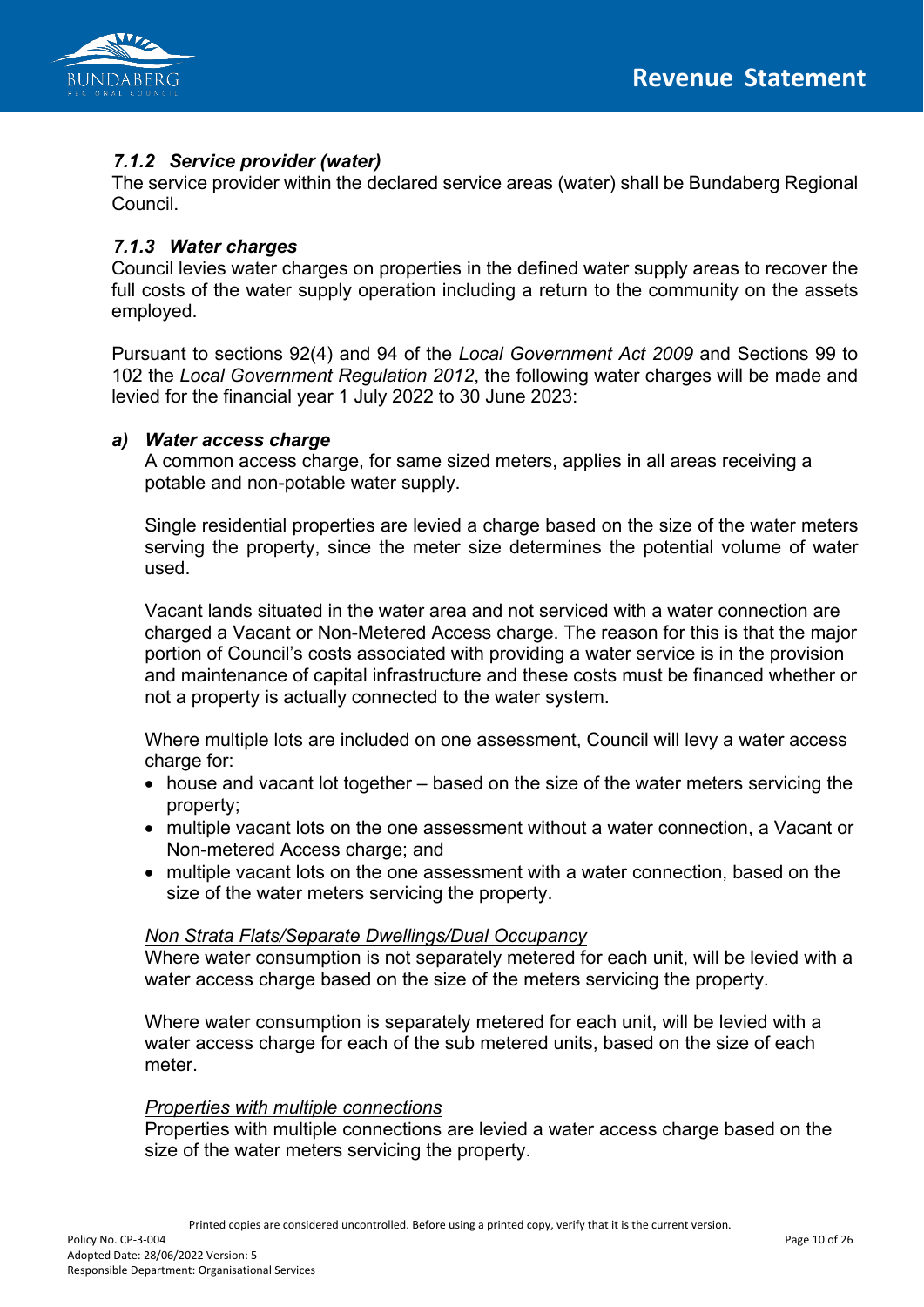

#### *Community Title Schemes with a shared water meter(s)*

Lots in a community titles scheme, where water consumption is not separately metered for each lot, each lot will be levied a percentage of a 20mm access charge as per the following table:

| <b>Number of Lots not</b><br>separately metered | <b>Percentage of 20mm Access</b><br><b>Charge</b> | <b>Annual Charge</b><br>per Lot |
|-------------------------------------------------|---------------------------------------------------|---------------------------------|
| 1 to $5$                                        | 95%                                               | \$420                           |
| 6 to 10                                         | 90%                                               | \$398                           |
| 11 to 20                                        | 85%                                               | \$376                           |
| 21 to 30                                        | 80%                                               | \$353                           |
| 31 to 40                                        | 75%                                               | \$332                           |
| 41 to 50                                        | 70%                                               | \$309                           |
| 51 to 60                                        | 65%                                               | \$287                           |
| Above 60                                        | 60%                                               | \$266                           |

Lots in a community titles scheme, where water consumption is separately metered for each lot, will be levied a single water access charge based on the size of the meter connected to that lot.

#### *Concessional situations*

A concessional water access charge equal to a 20mm Access is levied for each registered dedicated fire service connection even though the actual size of the connection is usually larger.

Council will charge unlicensed/restricted licensed sporting clubs, which either have no liquor license or a restricted Community Other Liquor License in terms of section 80 of the *Liquor Act 1992*, and do not utilise gaming machines to raise revenue, a water access charge for their largest connection on each assessment and no access charge will be levied for additional meters.

Section 95 of the *Housing Act 2003* provides that all government portfolio properties are deemed to be non-rateable in accordance with section 93 of the *Local Government Act 2009*. Services to portfolio properties that are capped are deemed to be disconnected and will not attract the relevant vacant service charges.

For the reduced water service areas of Burnett Downs and Sylvan Woods the following special arrangements will apply:

• Burnett Downs – Council identifies Burnett Downs Yard water supply properties a separate class of consumers, where consumers are provided with water and services at an amount below full cost as per the declared service area (water) map which, in accordance with section 163 of the *Water Supply (Safety and Reliability) Act 2008*, is available on Council's website at [www.bundaberg.qld.gov.au.](http://www.bundaberg.qld.gov.au/)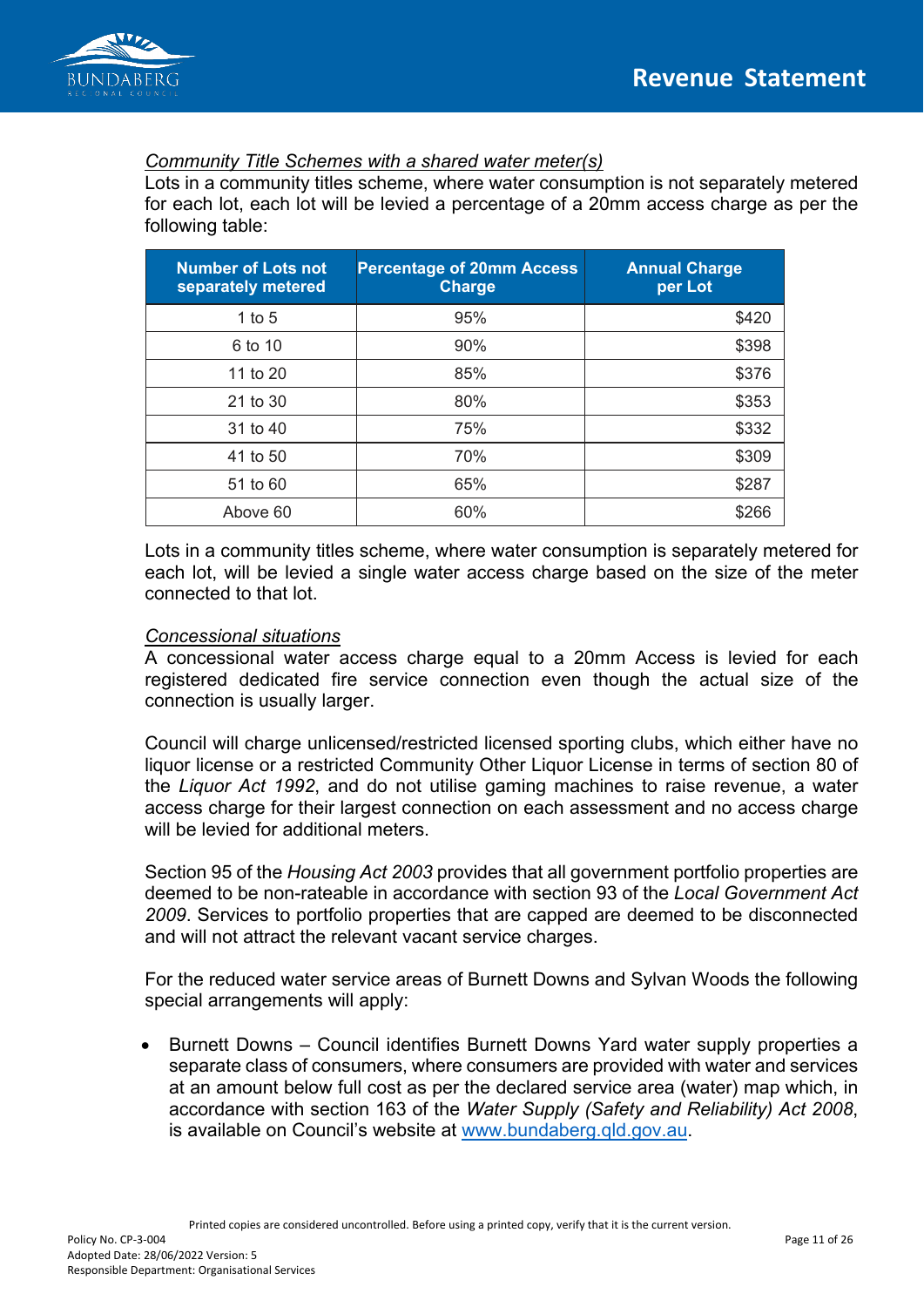

• Sylvan Woods – Council identifies Sylvan Woods non–potable constant flow water supply properties as a separate class of consumers, where consumers are provided with water and services which are restricted in volume and pressure of supply as per the declared service area (water) map which, in accordance with section 163 of the *Water Supply (Safety and Reliability) Act 2008*, is available on Council's website at [www.bundaberg.qld.gov.au.](http://www.bundaberg.qld.gov.au/)

An Access Charge shall apply to all premises or metered connection for the period 1 July 2022 to 30 June 2023, according to the water meter size/s serving the premises in accordance with the following, unless otherwise specified:

| <b>Water Access Charge Description</b> | <b>Potable Water</b><br><b>Unrestricted</b> | Non-potable Water /<br><b>Restricted Flow</b> |
|----------------------------------------|---------------------------------------------|-----------------------------------------------|
| Vacant and non-metered                 | \$442                                       | \$354                                         |
| 20mm meter connection                  | \$442                                       | \$354                                         |
| 25mm meter connection                  | \$691                                       | \$554                                         |
| 32mm meter connection                  | \$1,132                                     | \$907                                         |
| 40mm meter connection                  | \$1,768                                     | \$1,416                                       |
| 50mm meter connection                  | \$2,763                                     | \$2,213                                       |
| 80mm meter connection                  | \$7,072                                     | \$5,664                                       |
| 100mm meter connection                 | \$11,050                                    | \$8,850                                       |
| 150mm meter connection                 | \$24,863                                    | \$19,913                                      |

### *b) Water consumption charge*

Water consumption is levied half–yearly for the readings undertaken prior to the 31 December 2022, and prior to the 30 June 2023. Generally, the consumption within each 6 month reading period will be levied on a two tiered charging system as set out hereunder:

(i) Charge per kilolitre for locations that are within the declared water supply areas and not areas defined in 7.1.3(b)(ii):

| Tier            | <b>Description</b>                                                     | <b>Charge per</b><br>kilolitre |
|-----------------|------------------------------------------------------------------------|--------------------------------|
| 1st             | For the first 150 kilolitres of consumption per half year              | \$1.23                         |
| 2 <sub>nd</sub> | For each kilolitre of consumption over 150 kilolitres per<br>half year | \$2.02                         |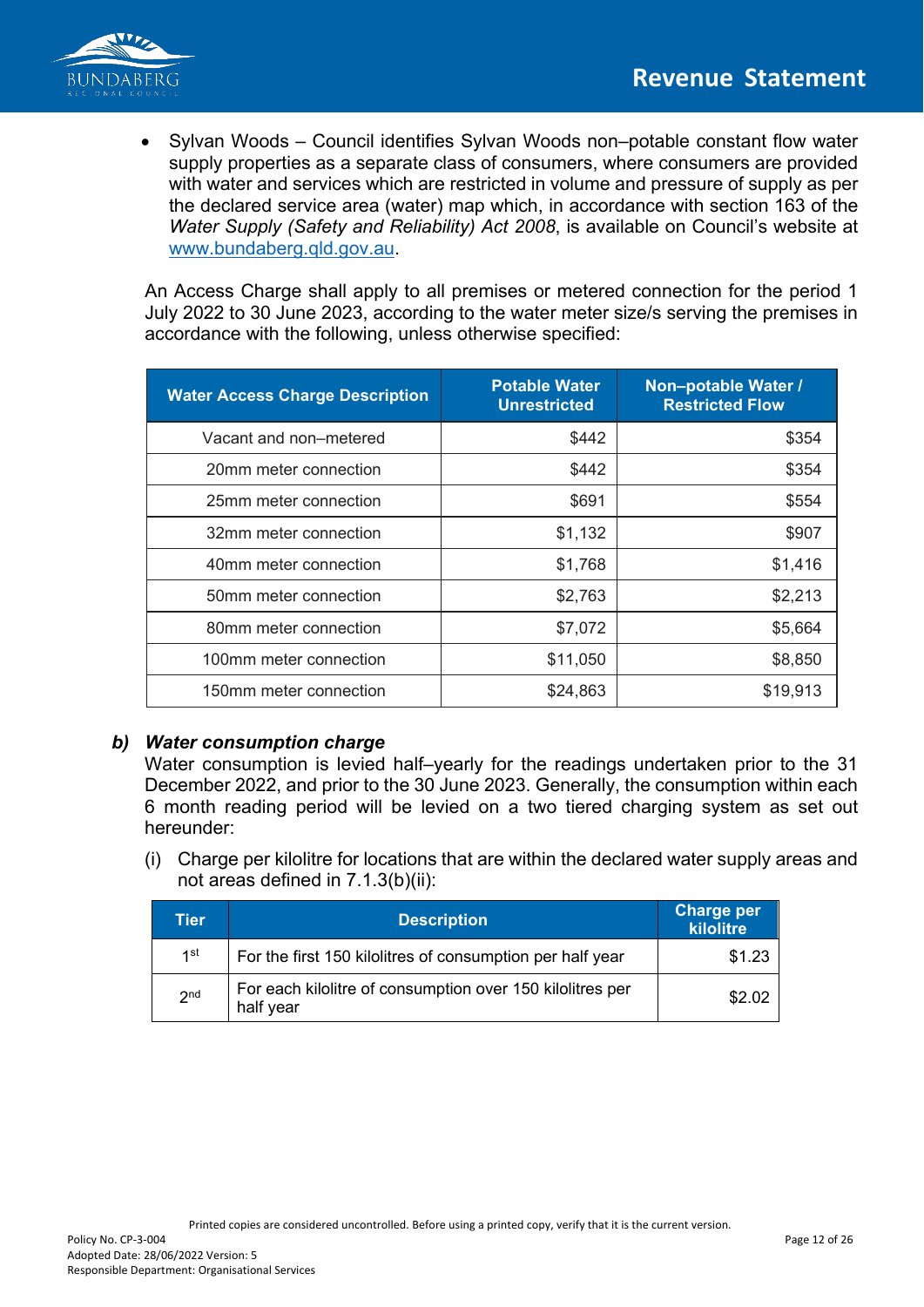

(ii) Charge per kilolitre for the Burnett Downs Yard water supply reticulation group or service area, and Sylvan Woods non–potable supply:

| Tier            | <b>Description</b>                                                     | <b>Charge per</b><br>kilolitre |
|-----------------|------------------------------------------------------------------------|--------------------------------|
| 1st             | For the first 150 kilolitres of consumption per half year              | \$0.99                         |
| 2 <sub>nd</sub> | For each kilolitre of consumption over 150 kilolitres per<br>half year | \$1.62                         |

For land, other than land in a community titles scheme, which has multiple water meters the consumption charge shall be determined as follows:

- where the land is being used for a single use, the consumption recorded by each of the meters shall be totalised and the applicable tariff for that use shall be applied; and
- where the land is being used for two or more discrete uses, and the water is separately metered for each use, the applicable tariff for each use shall be applied.

For land in a community titles scheme, Council will charge for water consumption as per the provisions of the *Body Corporate and Community Management Act 1997*.

For measurement of water use for charging purposes for the period 1 July 2022 to 30 June 2023, section 102 of the *Local Government Regulation 2012* shall apply to the reading of meters based on the nominal initial meter reading date of period ending 30 June 2022 and nominal final reading date of period ending 30 June 2023.

Council reserves the right to read and levy water consumption at intervals other than 6 monthly for specific connections as required.

### *7.1.4 Dedicated fire services*

Water from registered dedicated fire services is for fire emergencies and testing purposes only and no charge will be levied for the first 10 kilolitres in each 6 month reading period.

However, to prevent misuse of these services, Council will impose a penalty charge per kilolitre for consumption greater than 10 kilolitres in each 6 month reading period of 10 times the 2<sup>nd</sup> Tier charge per kilolitre applicable to its area, unless evidence is provided proving that the water was used in a fire emergency, in which case charges will be at the normal level.

| <b>Water Service Area</b>            | <b>Description</b>                                                       | <b>Charge per</b><br>kilolitre |
|--------------------------------------|--------------------------------------------------------------------------|--------------------------------|
| Potable Water<br>Unrestricted        | Per kilolitre of consumption greater than 10<br>kilolitres per half year | \$20.20                        |
| Non-potable<br>Water/Restricted Flow | Per kilolitre of consumption greater than 10<br>kilolitres per half year | \$16.20                        |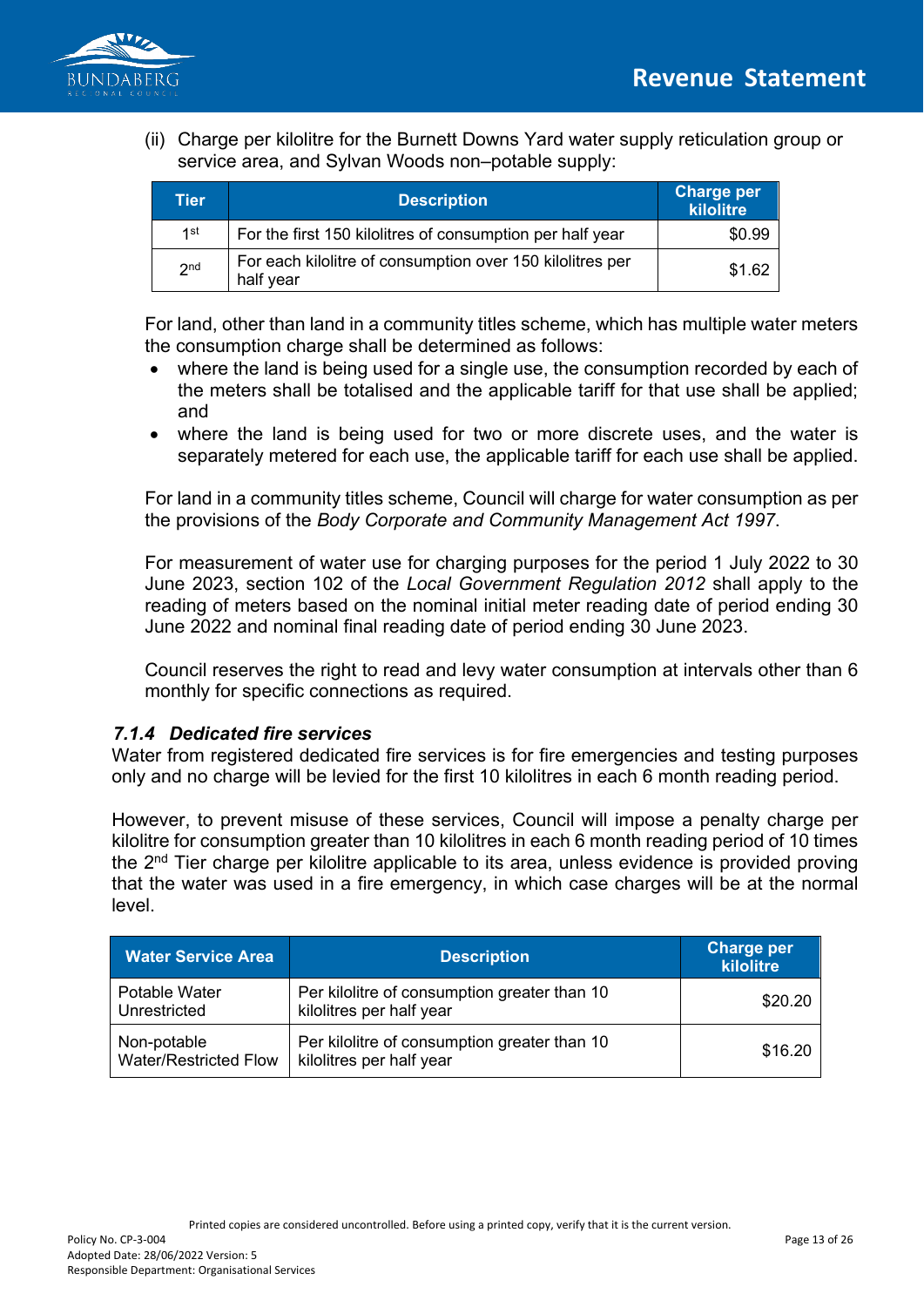

# *7.1.5 Community service obligations*

Pursuant to sections 120 to 122 of the *Local Government Regulation 2012*, Council will grant concessions for water charges in the circumstances set out below.

# *a) Restricted sporting clubs*

Pursuant to section 120(1)(b)(i) of the *Local Government Regulation 2012*, Council grants the following rating concessions to not-for-profit sporting clubs, which either have no liquor license or a restricted Community Other Liquor License in terms of section 80 of the *Liquor Act 1992*, and do not utilise gaming machines to raise revenue:

- (i) A water access charge for its largest connection on each assessment and no access charge will be levied for additional meters. For water meters above 20mm, or restricted license sporting clubs reduce their current largest water meter size to a smaller size, their Water Access Charge will be reduced to the Water Access Charge applicable to the revised water meter size. Where it is impractical to do so, Council will charge the equivalent of 40% of the 40mm Water Access Charge;
- (ii) 4,000 kilolitres of water per annum per hectare of playing surface, free of consumption charges. The Water Consumption concession is over the playing area, therefore if a club only used the playing area for seasonal sport, they will receive a concession equal to 75% of the calculation per hectare. However, if there is more than one club sharing the playing area, they will receive no more than the 100% combined concession based on the playing area;
- (iii) Those restricted sporting clubs that do not have playing fields (e.g. indoor facility, tracks) shall receive a concession for water consumption charges of up to the equivalent of the cost of 350 kilolitres per annum;
- (iv) Council may require eligible organisations to develop and implement a Water Efficiency Management Plan to ensure the efficient and safe use of water;
- (v) Where an eligible organisation is requested to implement a Water Efficiency Management Plan and fails to do so to Council's satisfaction, Council may resolve to reduce or remove the water charge concessions granted to that organisation;
- (vi) Water consumption per assessment in excess of these entitlements be levied for the first 300 kilolitres at the 1st tier rate, and any consumption in excess of 300 kilolitres will be levied at the 2nd tier rate; and
- (vii) Unused entitlements are not carried forward into the following financial year.

### *b) The Gin Gin Agricultural, Pastoral and Industrial Society*

The Gin Gin Agricultural, Pastoral and Industrial Society will be entitled to 4,800 kilolitres of water per annum, free of consumption charges, with the expectation that the allowance be used only on the main arena.

Water consumption per assessment in excess of these entitlements be levied for the first 300 kilolitres at the 1st tier rate, and any consumption in excess of 300 kilolitres per annum will be levied at the 2<sub>nd</sub> tier rate. Unused entitlements are not carried forward into the following financial year.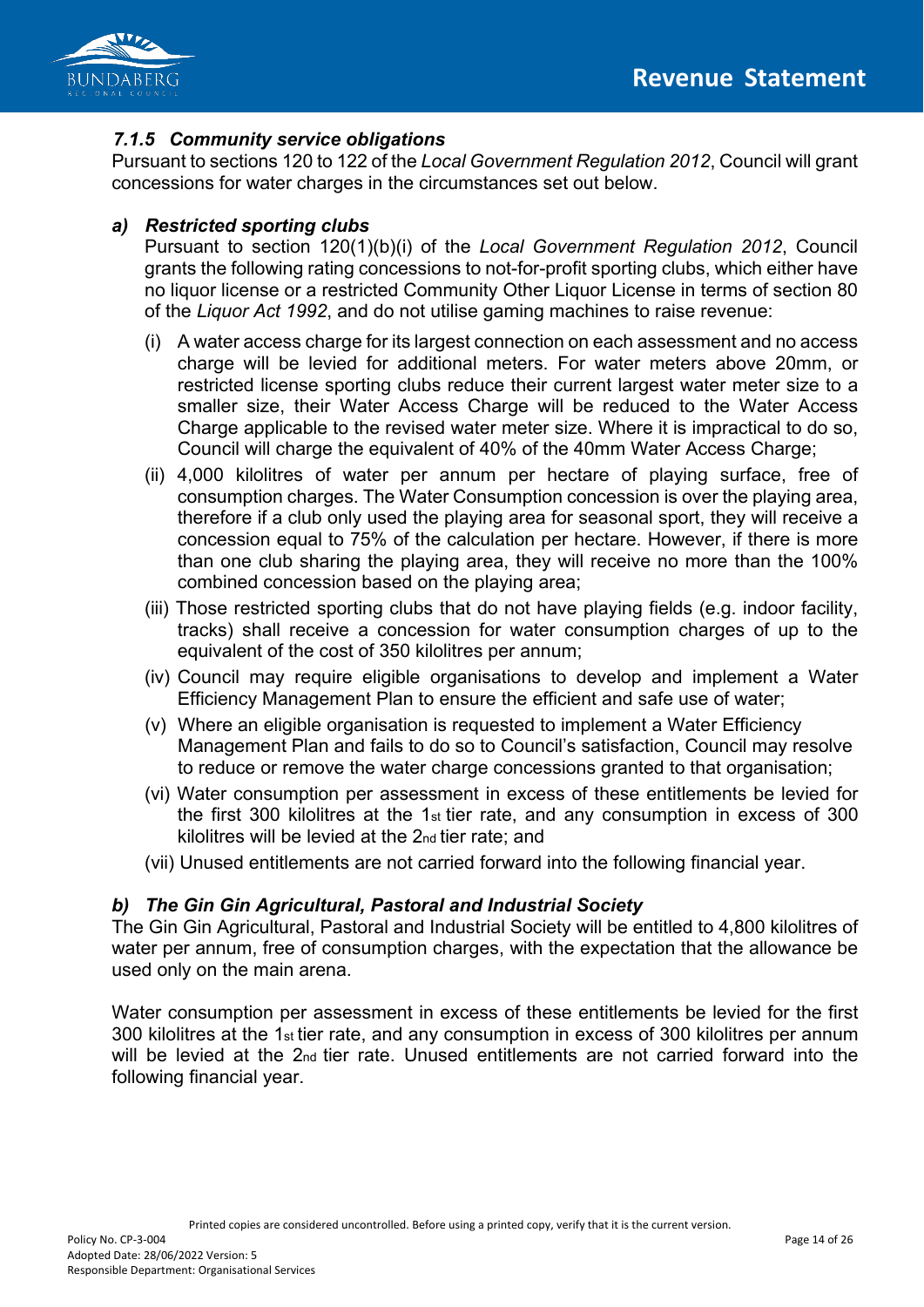

| Tier            | <b>Description</b>                                                  | <b>Charge per</b><br>kilolitre |
|-----------------|---------------------------------------------------------------------|--------------------------------|
| 1st             | For the first 300 kilolitres of consumption per half year           | \$1.23                         |
| 2 <sub>nd</sub> | For each kilolitre of consumption over 300 kilolitres per half year | \$2.02                         |

# *7.1.6 Water meters registering inaccurately*

If Council is satisfied that a water meter ceases to register or is reported to be out of order or registering inaccurately (through no fault of the ratepayer), no additional charges or calculations using the prior periods consumption will be charged.

Council grants this concession on the basis that, to require the ratepayer to pay full charges for consumption in circumstances where a water meter registers inaccurately (through no fault of the ratepayer), would result in hardship.

If Council is unable to read the meter or the meter has been vandalised or maliciously damaged, Council will apply a water consumption charge equal to the quantity of water used during the immediately prior corresponding accurate period of water use measurement and, if applicable, remit the difference between the actual charge and the charge based on the prior water consumption. If the immediately prior corresponding accurate period cannot be determined, Council will use the daily average for the same period.

# *7.1.7 Extended area of application of charges*

These charges apply to the declared service areas (water) maps and to:

- All new lots created under a development approval for which all approval conditions have been completed, and which as part of their conditions of approval included a requirement for connection to a reticulated water supply;
- Any other lot which is connected to a reticulated water supply; and
- Any other lot, where Council resolves that the lot becomes capable, by reason of extension of the water supply system, of being connected to a reticulated water supply; i.e. to all lots within any extension of any of the areas serviced by reticulated water supply where such areas are approved by Council. The charges apply in every case where service is provided or available, regardless of whether, or the time at which, formal amendment is made to the declared service area.

### *7.1.8 Service connections outside declared service areas (water)*

Any approved water service connections, which are located outside the declared service area (water), will have access and use charges applied in the same manner and at equivalent charges to the use as would apply were they to be situated within the declared service area to which they are connected.

### **7.2Sewerage**

#### *7.2.1 Declared service area – sewerage*

For the financial year 1 July 2022 to 30 June 2023, the declared service areas (sewerage) to which sewerage charges apply, shall be as per declared service area (sewerage) maps which, in accordance with Section 163 of the *Water Supply (Safety and Reliability) Act 2008*, are available on Council's website at [www.bundaberg.qld.gov.au.](http://www.bundaberg.qld.gov.au/)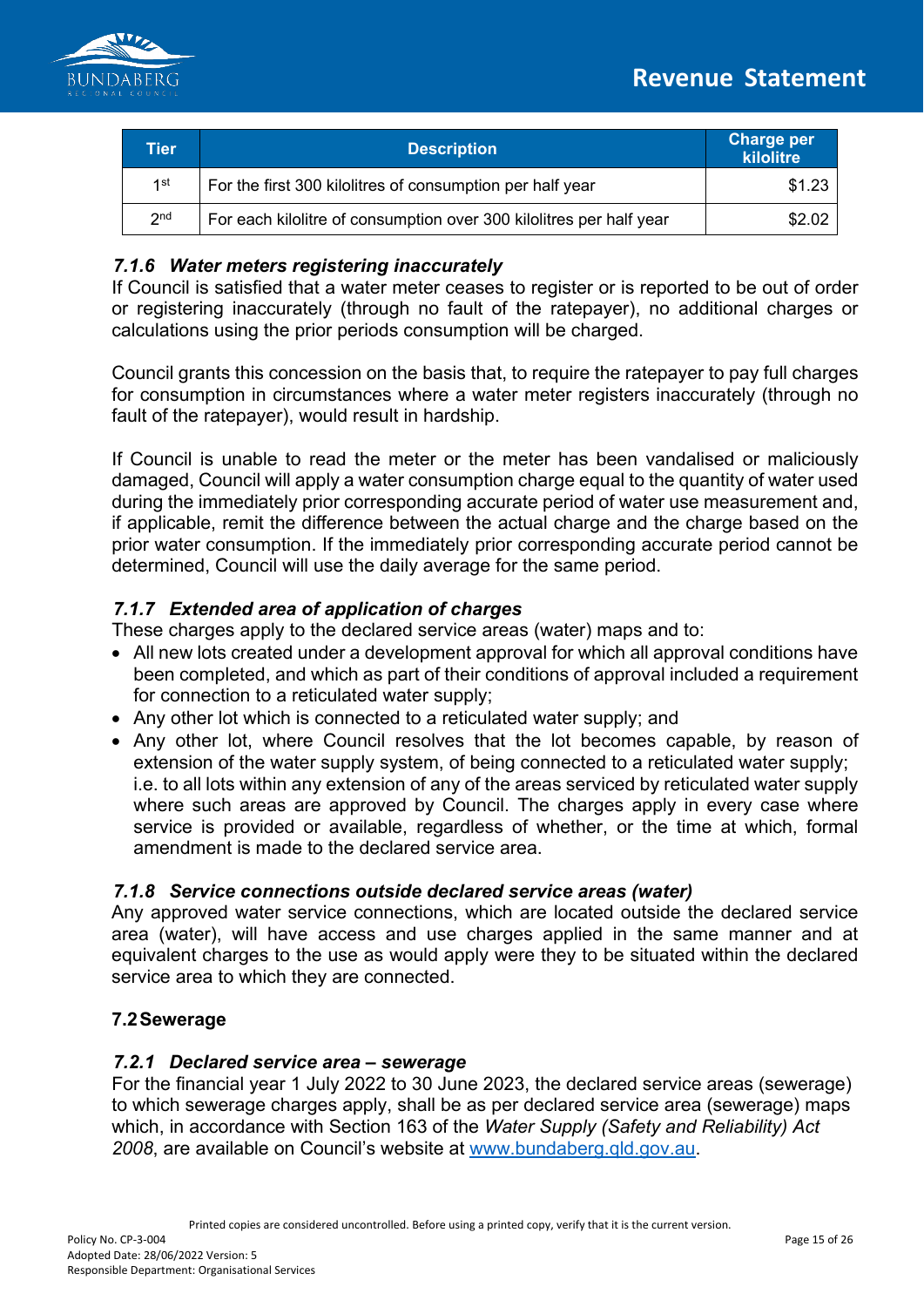

# *7.2.2 Service Provider (Sewerage)*

The service provider within the declared service area/s (sewerage) shall be Bundaberg Regional Council.

#### *7.2.3 Sewerage Charges*

Sewerage charges are levied on all properties within the defined sewerage area to cover the cost of:

- Sewage collection and treatment; and
- The disposal of effluent and bio-solids.

The same sewerage charge is levied to connected properties and non–connected properties within the defined sewerage area. The reason for this is that the major portion of Council's costs associated with providing a sewerage service is in the provision and maintenance of capital infrastructure and these costs must be financed whether or not a property is actually connected to the sewerage system.

Where there is more than one structure on land capable of separate occupation, a charge will be made for each structure.

Pursuant to sections 99 and 100 of the *Local Government Regulation 2012*, Council will make and levy a Sewerage Charge for the financial year 1 July 2022 to 30 June 2023 as set out below:

| <b>Description</b>            | Sewerage Charge | <b>Charge Applied</b> |
|-------------------------------|-----------------|-----------------------|
| <b>Residential Properties</b> | \$822           | per property          |
| Vacant Land                   | \$822           | per property          |

- Single residential properties are levied one sewerage charge. No additional charges apply for extra pedestals;
- Each residential flat, unit, granny flat, dual occupancy dwelling, separate dwelling or strata title unit is levied one sewerage charge. No additional charges apply for extra pedestals;
- Where multiple residential lots are included on the one rate assessment, Council will levy one sewerage charge for:
	- o house and vacant lot together; and
	- o multiple vacant lots on the one rate assessment.

| <b>Description</b>                 | Sewerage Charge | <b>Charge Applied</b> |
|------------------------------------|-----------------|-----------------------|
| Non-residential properties         | \$822           | per pedestal          |
| Waste dump points at caravan parks | \$822           | per pedestal          |

- Non-residential properties that are not body corporate/strata title entities will be charged one sewerage charge per pedestal;
- Non-residential body corporate/strata title properties are levied a minimum of one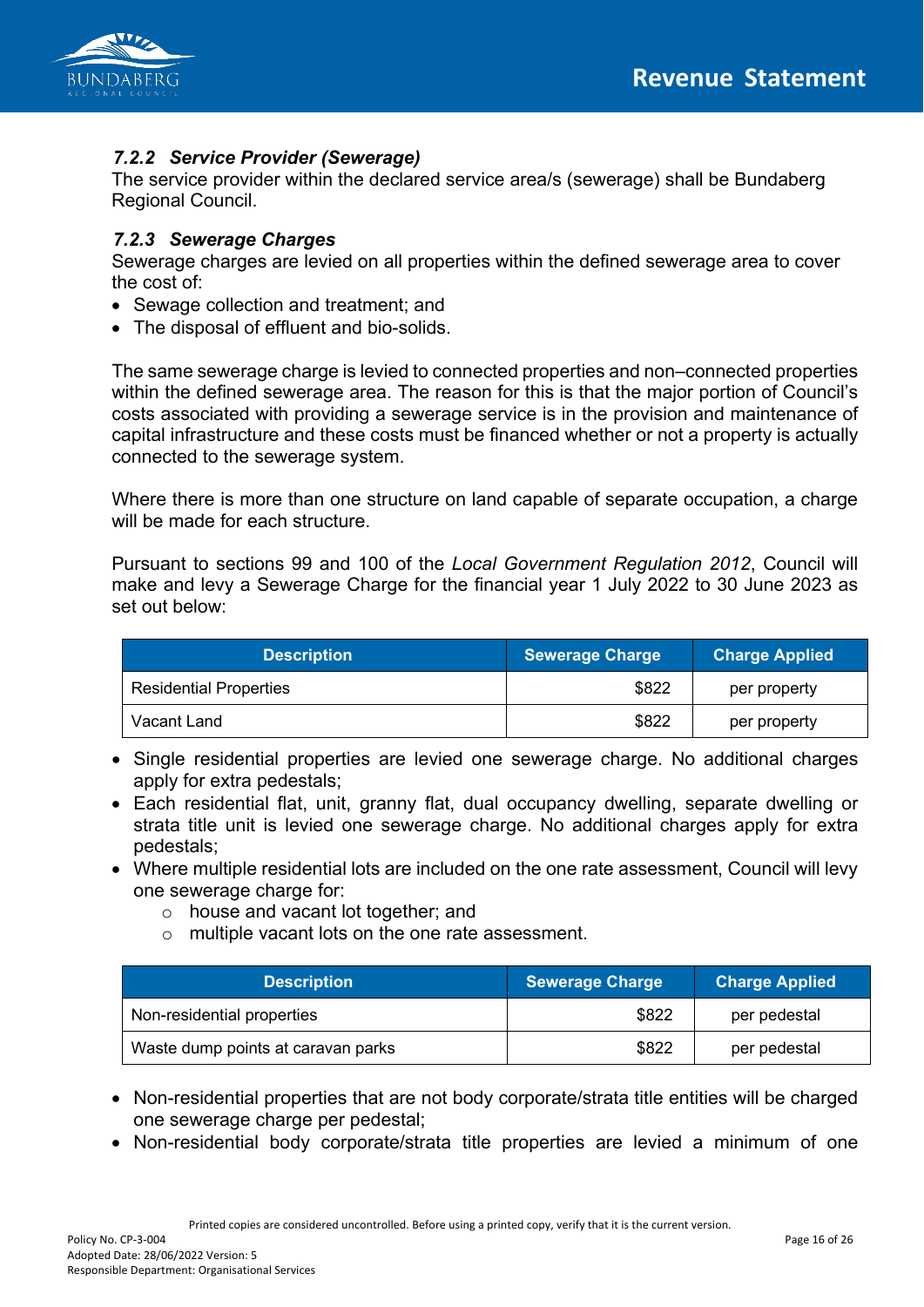

sewerage charge to each strata unit, regardless of whether they have an individual sewer connection. Where units have more than one pedestal, a sewerage charge will be levied for each pedestal serving the unit. Each unit owner is levied separately for sewerage charges;

- Where a non-residential property incorporates a residential dwelling used to manage a business run from that property, the residential dwelling will be levied one sewerage charge and no additional charges will apply for extra pedestals within the residence; and
- Waste dump points at caravan parks are levied one sewerage charged per dump point.

## *7.2.4 Multi accommodation residential aged care facilities under the control of charitable/church organisations*

Pursuant to sections 120 to 122 of the *Local Government Regulation 2012*, multi accommodation residential aged care facilities under the control of charitable/church organisations; and pedestals installed in Department of Communities, Housing and Digital Economy (formerly known as Department of Housing and Public Works) units for the aged, as identified in the table below, be granted a rebate of 30% of the sewerage charges.

**Property Owner and Location**

The State of Queensland (Represented by Department of Housing and Public Works), 11 Mulgrave Street, Bundaberg West

The State of Queensland (Represented by Department of Housing and Public Works), 30 Sugden Street, Bundaberg South

East Haven, 1 Ann Street, Bundaberg East

East Haven, 47-49 Victoria Street, Bundaberg East

East Haven, 51 Victoria Street, Bundaberg East

The Corporation of The Synod of The Diocese of Brisbane, 4 Mezger Street, Kalkie

The Baptist Union of Queensland, 28 Jocumsen Street, Kepnock

Churches of Christ Care, 71 & 83 Dr Mays Road, Svensson Heights

The State of Queensland (Represented by the Department of Housing and Public Works), 9 Griffith Street, Bundaberg South

The Uniting Church in Australia Property Trust (Q), (balance) 341 Bourbong Street, Millbank

The Uniting Church in Australia Property Trust (Q), (part) 1 River Terrace, Millbank

The State of Queensland (Represented by Department of Housing and Public Works), 181 Barolin Street, Avenell Heights

The State of Queensland (Represented by Department of Housing and Public Works), 147 Barolin Street, Avenell Heights

Forest View Childers Inc., 3 Morgan Street, Childers

Forest View Childers Inc., 4 Morgan Street, Childers

Council grants this concession on the basis that multi accommodation Residential Aged Care facilities, under the control of charitable/church organisations, are entities whose objects do not include the making of a profit.

Council delegates to the Chief Executive Officer the power, pursuant to chapter 7, part 5 of the *Local Government Act 2009,* to determine applications made for this concession.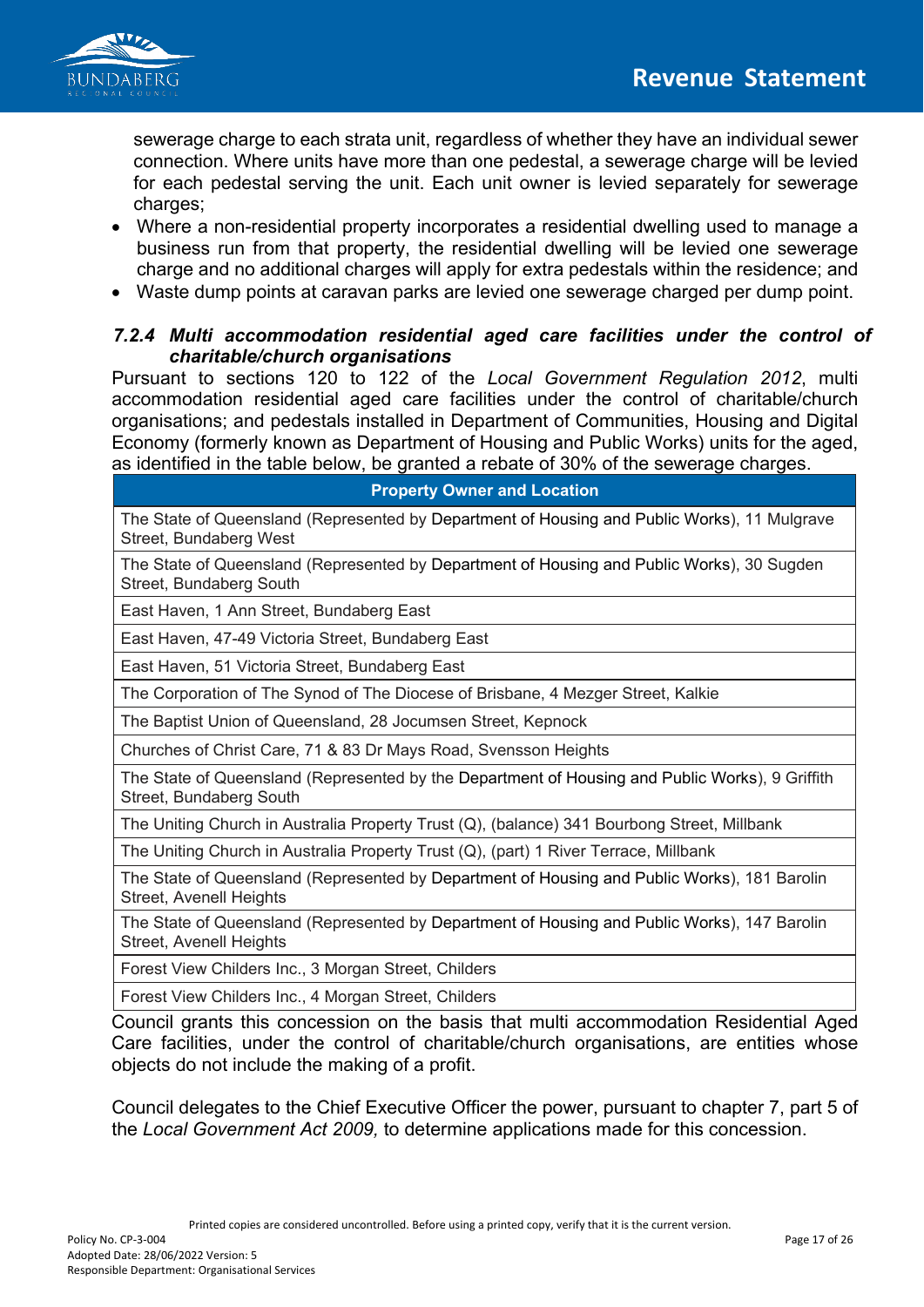

### *7.2.5 Restricted sporting clubs and Gin Gin Agricultural Pastoral and Industrial Society*

Pursuant to section 120(1)(b)(i) of the *Local Government Regulation 2012*, Council grants a 50% concession on sewerage charges to not-for-profit sporting clubs and to the Gin Gin Agricultural Pastoral and Industrial Society, which either have no liquor license or hold a restricted Community Other Liquor License in terms of section 80 of the *Liquor Act 1992*, and do not utilise gaming machines to raise revenue.

# *7.2.6 Extended area of application of charges*

These charges apply to the declared service areas (sewerage) maps and to:

- All new lots created under a development approval for which all approval conditions have been completed and which, as part of their conditions of approval, included a requirement for connection to the reticulated sewerage system;
- Any other lot which is connected to the reticulated sewerage system; and
- Any other lot, where Council resolves that the lot becomes able, by reason of extension of the sewerage system, to be connected to the reticulated sewerage system.

That is, to all lots within any extension of any of the areas serviced by reticulated sewerage system where such areas are approved by Council. The charges apply in every case where service is provided or available, regardless of whether, or the time at which, formal amendment is made to the declared service area.

# **7.3 Trade Waste Charge**

Pursuant to section 99 of the *Local Government Regulation 2012*, trade waste charge(s) be made and levied by the Council upon all non-residential ratepayers discharging trade waste to Council's sewer.

Trade Waste charges are broken down into Categories 1-5 which are levied and determined by:

- The volume of trade waste effluent discharged into Council's sewerage system;
- The content/strength of the trade waste; and
- The type or capacity of the pre-treatment device required by the ratepayer to treat trade waste before it is discharged into Council's sewerage system.

The content/strength level will be determined by general guideline limits and characteristics as set out below:

- Temperature
- Discharge Rate
- pH
- Biochemical Oxygen Demand (BODs)
- Chemical Oxygen Demand (COD)
- Fats, Oils and Grease (FOGS)
- Suspended Solids, and
- Total Dissolved Solids

These limits are found in Council's Trade Waste Management Plan – Appendix 2, as available on Council's website at [www.bundaberg.qld.gov.au.](http://www.bundaberg.qld.gov.au/)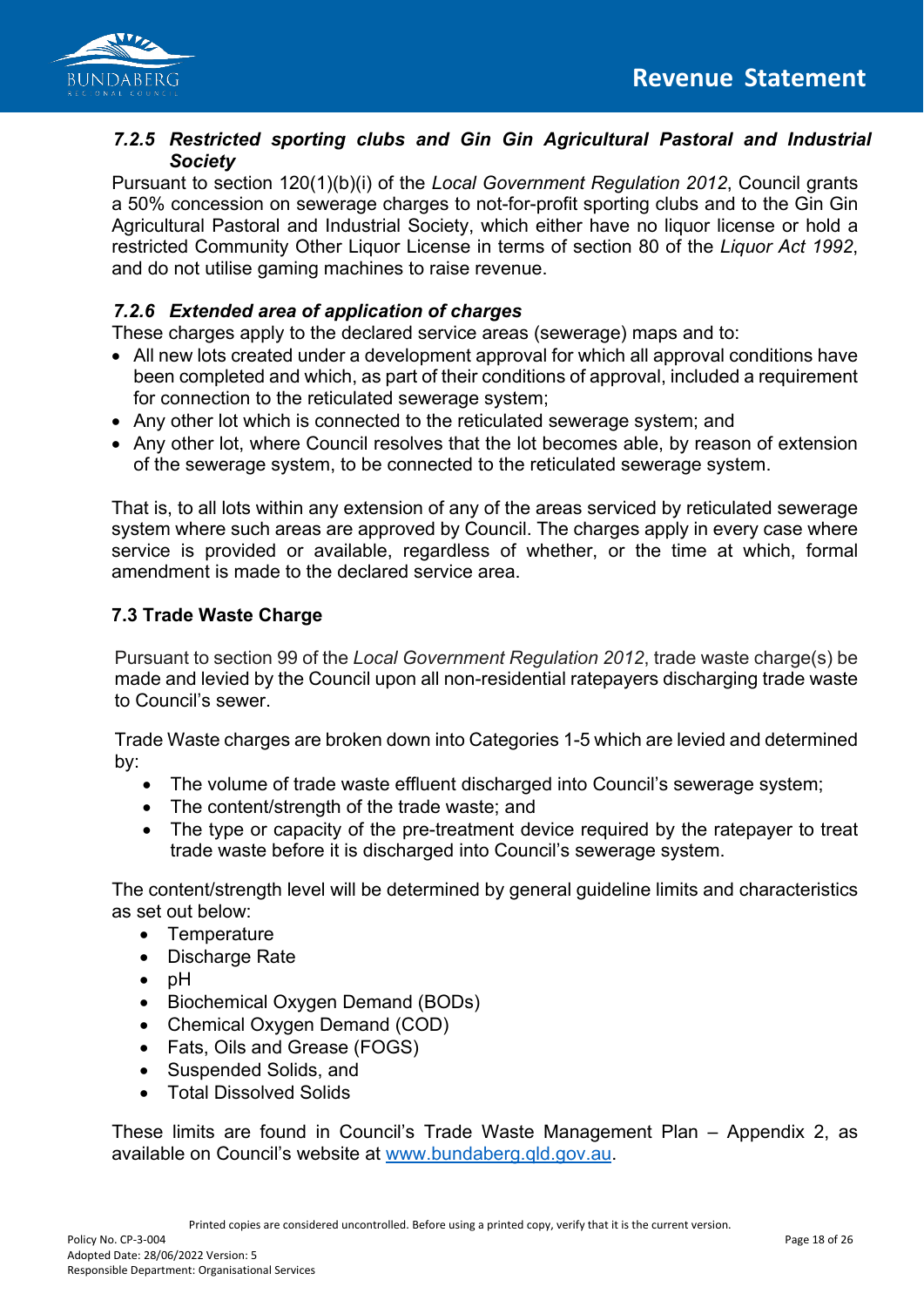

Categories 1 (Minor) through to 5 (High strength/volume) are charged a base rate as set out below:

| <b>Category</b> | <b>Description</b>                                                                                                                   | <b>Base</b><br><b>Charge</b> | <b>Tier Charge (in addition to</b><br>the Base Charge) * |
|-----------------|--------------------------------------------------------------------------------------------------------------------------------------|------------------------------|----------------------------------------------------------|
|                 | Minor discharge with no pre-<br>treatment or monitoring required.                                                                    | \$264                        | N/A                                                      |
| $\overline{2}$  | Compliant pre-treatment, or pre-treatment<br>not required. Low risk with annual<br>discharge generally less than 100kL.              | \$446                        | N/A                                                      |
| 3               | Low Strength/Risk discharge with pre-<br>treatment, or pre-treatment not required.<br>Annual discharge generally less than<br>500kL. | \$746                        | N/A                                                      |
|                 | Medium Strength/Risk discharge with                                                                                                  |                              | \$552<br>Tier A                                          |
| $\overline{4}$  | pre- treatment required. Annual                                                                                                      | \$1,299<br>Tier B            | \$1,103                                                  |
|                 | discharge generally less than 500kL.                                                                                                 |                              | Tier C<br>\$1,655                                        |
|                 | High Strength/Risk discharge with pre-                                                                                               |                              | Tier A<br>\$1,104                                        |
| 5               | treatment required, and/or annual                                                                                                    | \$3,334                      | Tier B<br>\$2,209                                        |
|                 | discharge generally greater than 500kL.                                                                                              |                              | \$3,312<br>Tier C                                        |

*\* At the Chief Executive Officer's discretion for categories 4 and 5, a Tier Charge loading may be applied in addition to the base charge to reflect the actual or perceived load on the sewerage network, based on volume, risk, or strength.*

Trade Waste Equivalent Arrestor Charges 2022/23#:

Where Council require that a pre-treatment device be installed but cannot be installed due to site specific or other constraints, charges will apply to cover additional treatment costs.

| <b>Category</b>  | <b>Description</b> | <b>Annual Charge</b> |
|------------------|--------------------|----------------------|
| EAC <sub>1</sub> | 500 - 999L         | \$1,215              |
| EAC <sub>2</sub> | 1000 - 1999L       | \$1,987              |
| EAC <sub>3</sub> | 2000 - 3999L       | \$3,312              |

*# Equivalent Arrestor Charges are applied in addition to other applicable trade waste charges*.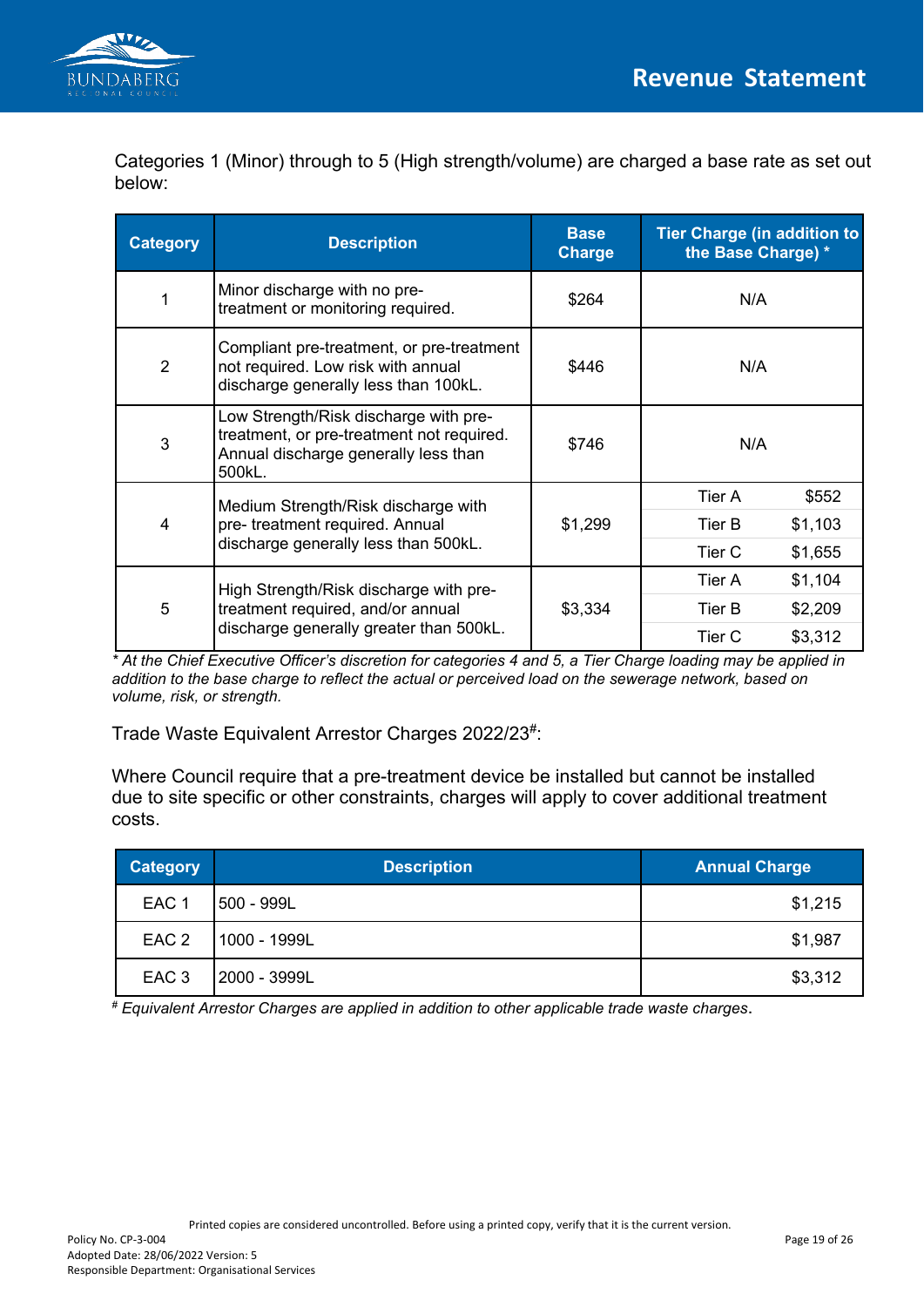



#### **7.4Waste**

#### *7.4.1 Declared service area (waste)*

The declared service areas (waste) to which Waste Collection Charges apply, shall be as per the declared service area (waste) maps which are available on Council's website at [www.bundaberg.qld.gov.au.](http://www.bundaberg.qld.gov.au/)

### *7.4.2 Service provider (waste)*

The service provider within the declared service area/s (waste) shall be Bundaberg Regional Council.

Council makes and levies utility charges for the provision of waste management services, which are calculated to recover the full cost of providing the service. Waste management utility charges incorporate the cost of providing and maintaining refuse tips and transfer stations and the cost of implementing waste management and environment protection strategies. The type or level of service to be supplied to each property in the waste area will be determined by Council as is appropriate to the premises, and in accordance, where relevant, with the *Environmental Protection Act 1994*, *Environmental Protection Regulation 2019*, *Waste Reduction and Recycling Regulation 2011*, Bundaberg Regional Council's Planning Scheme and Planning Scheme Policies and Bundaberg Regional Council *Local Law No 8 (Waste Management) 2018*.

Council will levy a waste and recycling collection charge to the owner of residential property and/or structure within the waste collection areas, regardless of whether ratepayers choose to use the domestic general waste collection and/or recycling services provided by Council. Council will refer to the Building Classification Code for determination, if required. The service is available to non-residential properties on application. Requests for services to a body corporate common area will need to comprise a written agreement between the service provider (Council) and the body corporate as per the *Body Corporate and Community Management Act 1997*.

Where there is more than one structure on land capable of separate occupation a charge will be made for each structure. A waste collection charge will apply to each house, strata titled unit, granny flat, flat, secondary dwelling, dual occupancy or other dwelling designed for separate residential occupation, whether it is occupied or not.

Where the owner of the property requests an Assisted Waste Collection service and Council is unable to provide the service, the property owner may apply to Council for approval to make private arrangements. If the application is approved a Council waste collection charge will not apply. If the property changes ownership the exemption will be removed, and a waste collection service will be reinstated.

Waste collections for Non-Residential Properties attract the State Government Waste Levy applicable under the *Waste Reduction and Recycling Act 2011*. Council will recover this levy on behalf of the State through its waste charges for Non- Residential Properties.

Retirement Villages may be residential or non-residential enterprises and as such waste services requirements will be reviewed on an individual basis by Council's Waste & Recycling Section.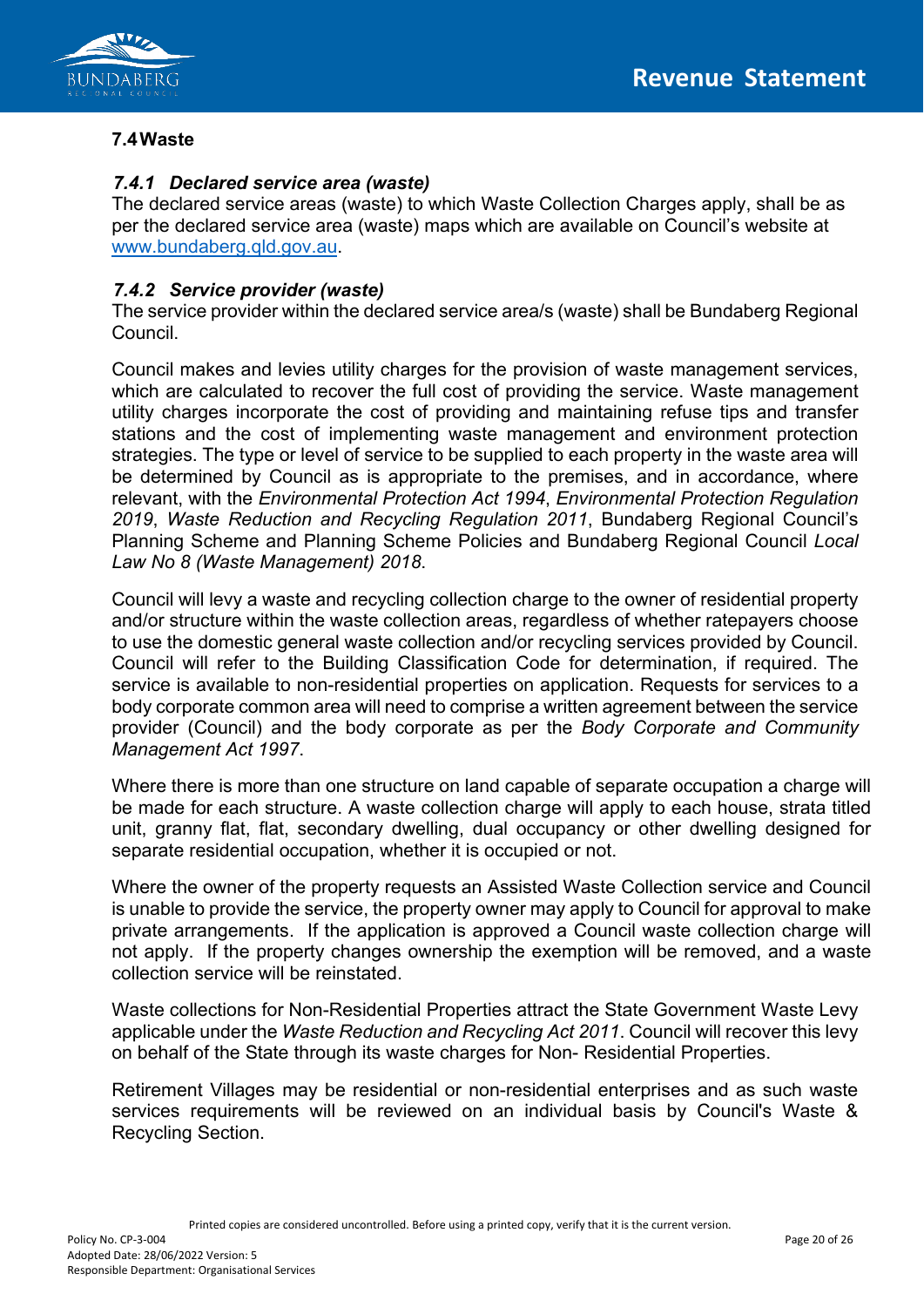

A summary of the waste and recycling services/levies is as follows:

| Service level - Removal, transport and disposal of waste                            | 2022/2023 Levy |  |  |
|-------------------------------------------------------------------------------------|----------------|--|--|
| <b>Residential Properties</b>                                                       |                |  |  |
| 240 litre refuse weekly/240 litre recycling fortnightly (minimum service)           | \$372          |  |  |
| <b>Additional Services</b>                                                          |                |  |  |
| 240 litre refuse weekly/240 litre recycling fortnightly                             | \$372          |  |  |
| 240 litre refuse weekly – only available if in receipt of a minimum service         | \$269          |  |  |
| 240 litre recycling fortnightly – only available if in receipt of a minimum service | \$56           |  |  |
| <b>Non-Residential Properties</b>                                                   |                |  |  |
| 240 litre refuse/240 litre recycling (minimum service)                              | \$439          |  |  |
| 240 litre refuse weekly service                                                     | \$336          |  |  |
| 240 litre recycling fortnightly service                                             | \$103          |  |  |

*Note: The bin sizes mentioned above may be substituted by Council however the service and levy will remain the same as a 240 litre refuse/240 litre recycling bin service.*

Where insufficient space is available for the storage of multiple bins at strata titled properties, these properties may apply to Council for approval to make private arrangements to receive an alternative service, in which case a Council waste collection charge will not apply.

The charges for the service are annual charges and are not reduced for periods of time when the premises are unoccupied. These charges apply if Council approves an extension to the Waste Declared Area regardless of if, or the time at which, formal amendment is made to the declared service area.

### **8. Concessions and Rebates**

Chapter 4, part 10 of the *Local Government Regulation 2012* empowers Council to grant a concession in certain circumstances.

In addition to the specific concessions mentioned at paragraphs 7.1.3(a) ("Concessional situations") 7.1.5, 7.2.4 and 7.2.5 above, Council grants the following concessions.

### **8.1Pensioners**

Council's Pensioner Rate Concession Policy provides an annual rate rebate to approved pensioners. A copy of this policy, together with the necessary application forms, are available from Council offices or [www.bundaberg.qld.gov.au. T](http://www.bundaberg.qld.gov.au/)he definition of pensioner is an 'approved pensioner' as provided under the State Government Pensioner Rebate Subsidy Scheme, that is a pensioner who is either a registered owner or life tenant of their principal place of residence and who holds a Queensland Pensioner Concession Card or a DVA Health Card (All Conditions within Australia) or a DVA Health Card (Totally & Permanently Incapacitated) issued by either Centrelink or the Department of Veteran Affairs.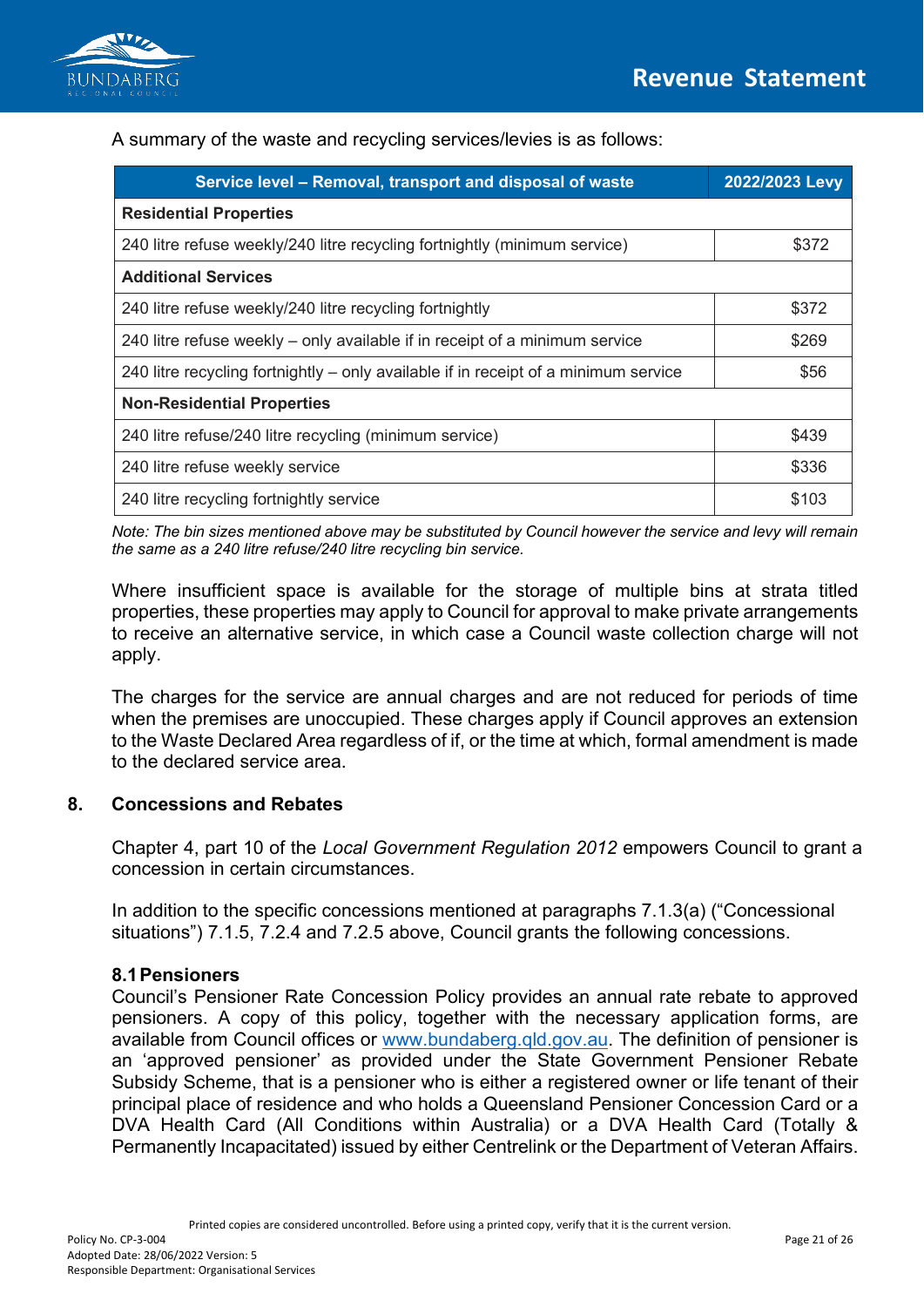

The pensioner concession will only apply to freehold land owned and occupied by the pensioner.

For the 2022/2023 financial year, Council grants a rebate on rates and charges for approved pensioners as outlined in the following table.

| <b>Council's Pensioner Rate</b><br><b>Concession</b> \ | Per half year | Per annum |
|--------------------------------------------------------|---------------|-----------|
| Approved pensioners                                    | \$82.50       | \$165     |

This rebate is provided in addition to any Pension Subsidy Scheme operated by the Queensland Government.

Where the property is in joint ownership, a pro rata rebate shall be granted in proportion to the share of ownership, except where the co-owners are an approved pensioner and his/her spouse, (including de facto relationships as recognised by Commonwealth Legislation), in which case a full rebate will apply. However, in the case where the pensioner(s) has/have rights to exclusive occupancy (life tenancy by way of a valid will which must be provided to Council by way of proof) a full rebate will be granted.

The State Government Pensioner Rate Subsidy is not a Council rebate. This subsidy is provided by the State Government and does not affect the rates and charges determination. The subsidy is a 20% rebate of Council rates and charges up to a maximum of \$200 per annum, calculated at \$100 per half year, plus 20% rebate of the State Emergency Management Levy.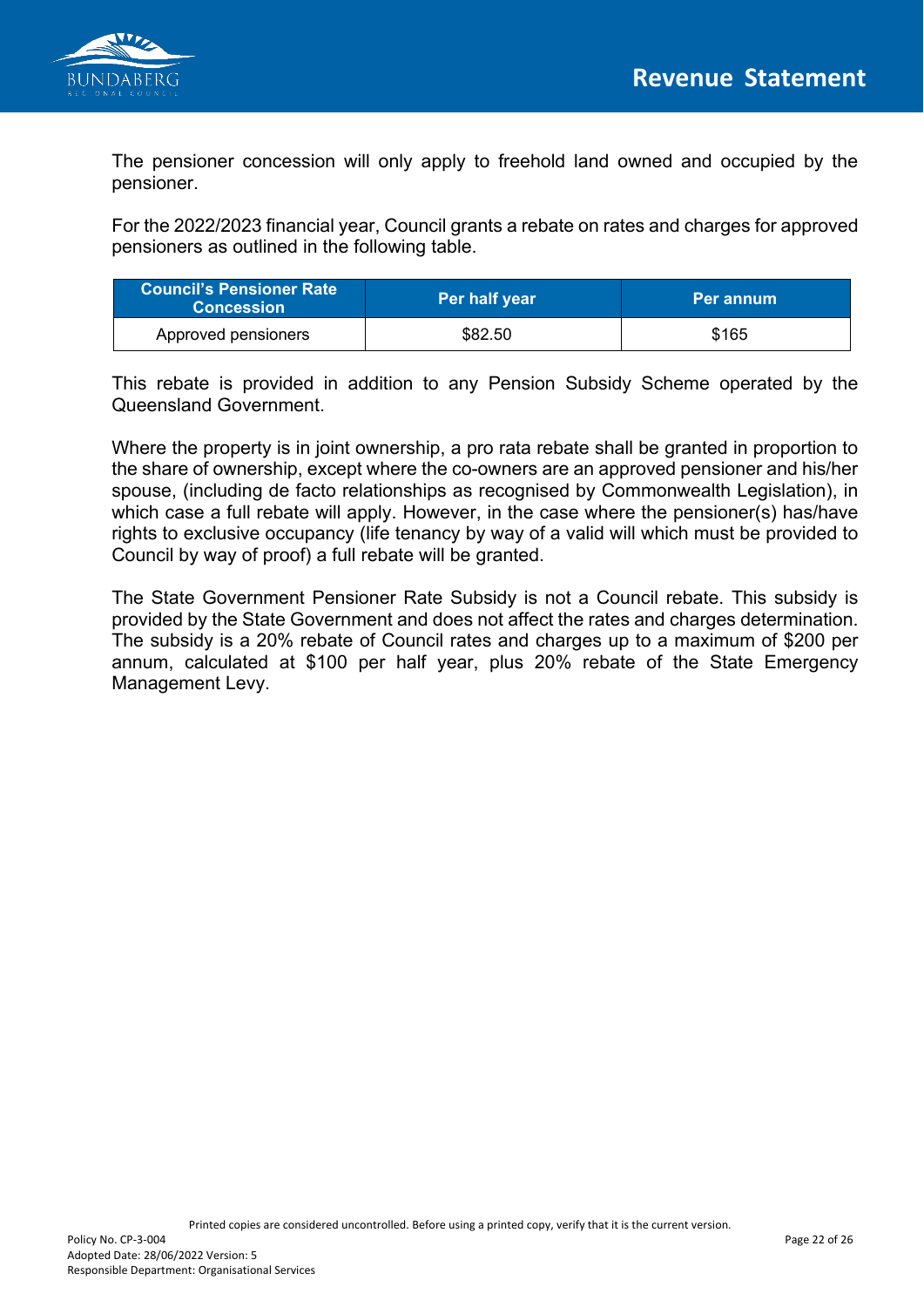

# **8.2Community Service Obligations**

These following community service obligations are applicable to the 2022/2023 financial year.

#### *8.2.1 Community Group Concessions*

Council will grant a rebate of up to a maximum \$1,700 per annum for the financial year 2022/2023, towards the payment of rates and charges, except for water consumption charges, for the following:

| <b>Property</b>                            | <b>Property</b>                                          |
|--------------------------------------------|----------------------------------------------------------|
| <b>Bucca Hall</b>                          | <b>Burnett Heads Kindergarten</b>                        |
| <b>Bullyard Hall</b>                       | Isis Community Preschool & Kindergarten                  |
| Drinan Hall                                | <b>Forestview Community Kindergarten</b>                 |
| Gin Gin & District Historical Society Hall | Gin Gin Kindergarten                                     |
| <b>Pine Creek Hall</b>                     | South Kolan Kindergarten                                 |
| <b>Sharon Social Club Inc.</b>             | Wallaville Kindergarten                                  |
| Tegege Hall                                | <b>Trustees Booyal Memorial Hall</b>                     |
| Avenell Heights Progress Association Hall  | Bundaberg & District Air Sea Rescue                      |
| <b>Burnett Heads Progress Hall</b>         | Sandy Hook Ski Club                                      |
| Kepnock Progress Association Hall          | Tegege Combined Sport & Recreation Club                  |
| North Bundaberg Progress Association Hall  | <b>Bundaberg Railway Historical Society</b>              |
| Pacifique Surfriders Club                  | Bundaberg Central Men's Shed Association<br>Incorporated |
| <b>CWA Hall Bundaberg</b>                  | <b>Childers District Men's Shed Association</b>          |
| <b>CWA Hall Yandaran</b>                   | Woodgate Men's Shed Incorporated                         |
| <b>CWA Hall Childers</b>                   | <b>Bundaberg Players Incorporated</b>                    |
| <b>CWA Oakwood</b>                         | <b>Peirson Memorial Trust</b>                            |
| <b>CWA Wallaville</b>                      | Legacy Inc. (Lot 2 RP 94171)                             |
| Bundaberg Kindergarten, Electra Street     |                                                          |

### *8.2.2 Surf Life Saving Club Concession*

Council will grant a full concession for all rates and charges, except water consumption charges, for the following properties:

| Property                            |
|-------------------------------------|
| Bundaberg Surf Life Saving Club     |
| Elliott Heads Surf Life Saving Club |
| Moore Park Surf Life Saving Club    |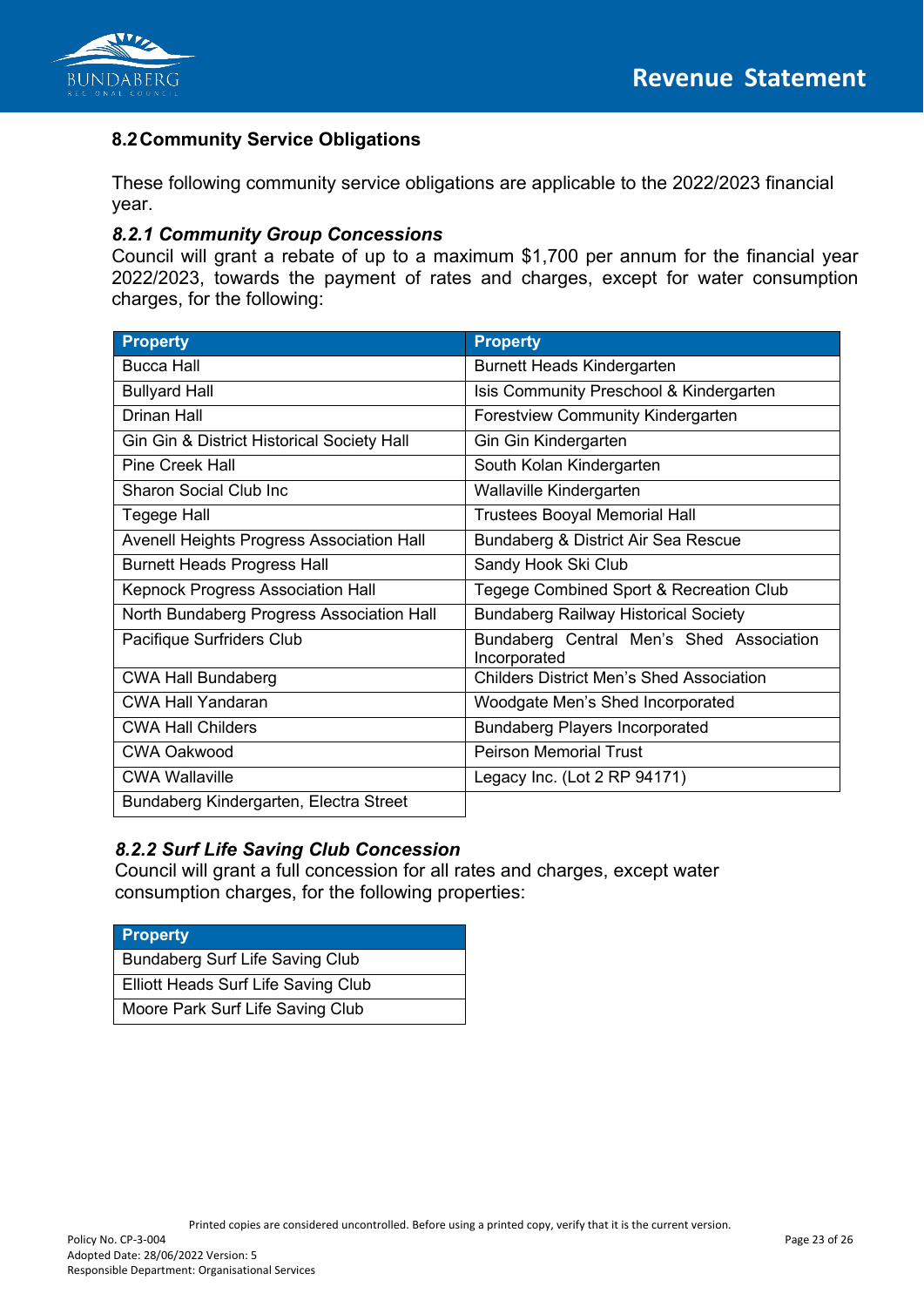

# *8.2.3 Rural Fire Brigade Concession*

Council will grant a full concession, for all rates and charges, to the following Rural Fire Brigade properties:

| <b>Property</b>                         | <b>Property</b>                         |
|-----------------------------------------|-----------------------------------------|
| Branyan Rural Fire Brigade              | Goodwood Rural Fire Brigade             |
| Bingera Weir Rural Fire Brigade         | Moore Park Beach Rural Fire Brigade     |
| Booyan Rural Fire Brigade               | Perry River Rural Fire Brigade          |
| Bungadoo Rural Fire Brigade             | Tirroan Rural Fire Brigade - Tirroan    |
| <b>Burnett Heads Rural Fire Brigade</b> | Tirroan Rural Fire Brigade - Horse Camp |
| <b>Buxton Rural Fire Brigade</b>        | <b>Wallaville Rural Fire Brigade</b>    |
| <b>Coonarr Rural Fire Brigade</b>       | <b>Winfield Rural Fire Brigade</b>      |
| Elliott Heads Rural Fire Brigade        | Yandaran Rural Fire Brigade             |

### **8.3Hardship**

Council's adopted Hardship Policy (available at www.bundaberg.qld.gov.au) has been prepared to assist residential ratepayers who own their property as their principal place of residence, and who experience difficulty in paying their rates due to personal or financial circumstances, pursuant to section 120(1)(c) of the *Local Government Regulation 2012*. A concession by way of time to make payment, free of interest charges, and free from active debt recovery action may be granted where Council is satisfied that payment of the rates and charges will cause them hardship.

### **9. Cost-Recovery Fees**

Council fixes cost-recovery fees for services and facilities supplied by Council in accordance with section 97 of the *Local Government Act 2009*.

The criteria, used to determine the amount of cost-recovery fees, are the costs of the service or facility being provided, which comprise labour, material, equipment, and overhead costs. In determining the level of all cost-recovery fees, Council places an emphasis on user-pays principles, whilst acknowledging that cost-recovery fees must not be fixed at an amount that is more than the cost to Council of taking the action for which the fee is charged.

### **10. Limitation of Increase in Rates and Charges Levied**

In the 2022/2023 financial year, Council will not, pursuant to section 116 of the *Local Government Regulation 2012*, be limiting any increases to proposed rates or charges.

### **11. Recovery of Overdue Rates**

Council's adopted Rates Recovery Policy (available at www.bundaberg.qld.gov.au) has been prepared in respect of the recovery of overdue rates, to reinforce Council's practice and intentions in this regard. Council will actively pursue all available options under the *Local Government Act 2009*, to ensure that overdue rates are not a burden on the region's ratepayers. The sale of land for arrears of rates process may commence at any time during the financial year.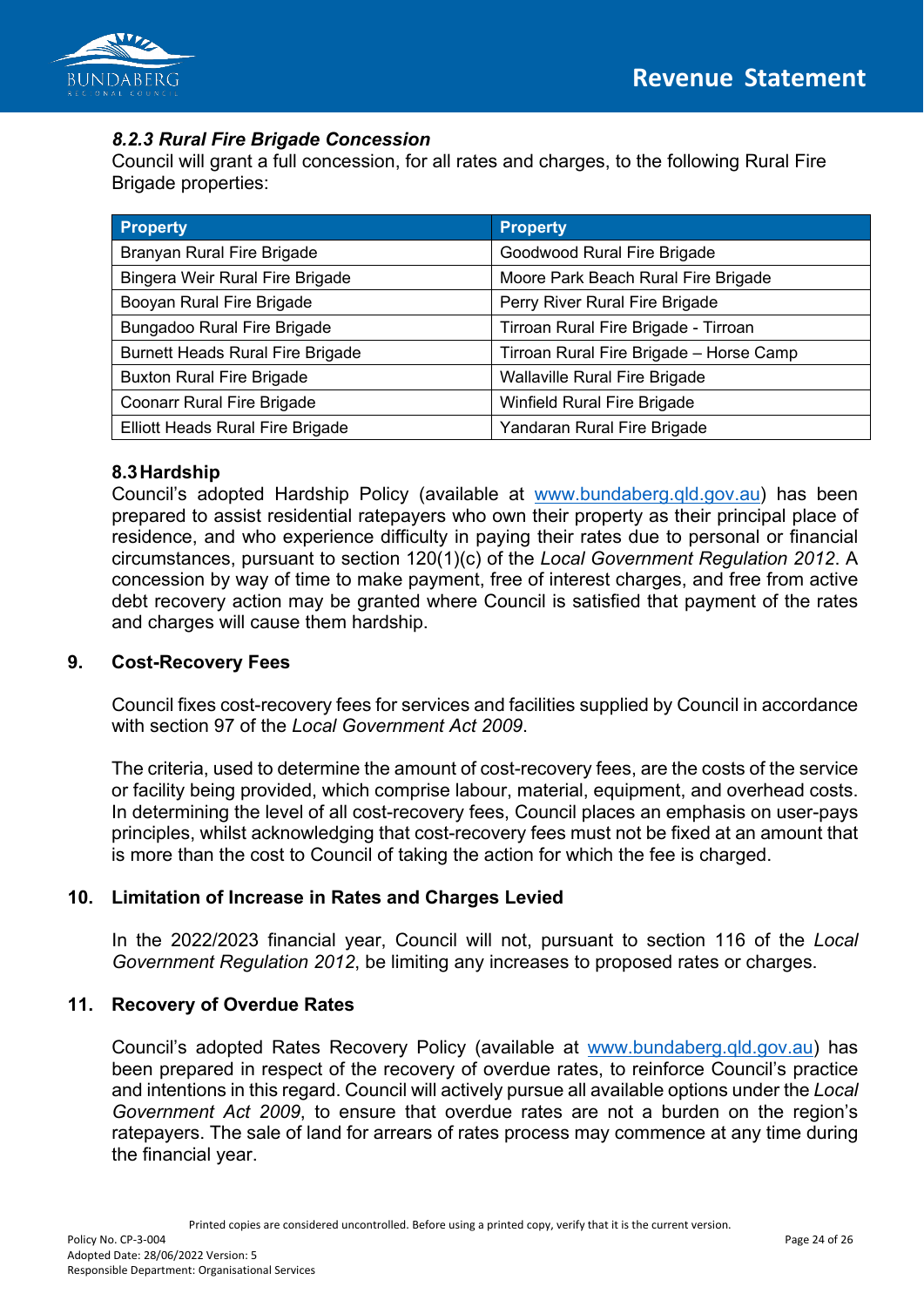

# **12. Interest on Overdue Rates**

Council reviews the interest rate as part of the Budget deliberations and determines the rate to apply in accord with the provisions of section 133 of the *Local Government Regulation 2012*. For the financial year 1 July 2022 to 30 June 2023 Council will charge compound interest at 8.17% per annum on overdue rates and charges from 1 July 2022, calculated on daily rests as from the seventh day following the due date stated on the rate notice.

#### **13. Levying and payment of Rates and Charges**

Council currently levies rates twice in each financial year. The first rates levy is issued as soon as possible after the annual budget has been approved by Council. The second rates levy is issued as soon as possible in the second half of the financial year after 1 January. Rates are due and payable by the due date stated on the rate notice, within 35 days from the issue date stated on the rate notice.

#### **14. Payment in Advance**

Ratepayers can prepay their rates at any time. Interest is not paid by Council to ratepayers on any credit balances.

#### **15. Business Activity Fees**

Council has the power to conduct business activities and make business activity fees for services and facilities it provides on this basis. Business activity fees are made where Council provides a service and the other party to the transaction can choose whether or not to avail itself of the service. Business activity fees are a class of charge, which are purely commercial in application and are usually subject to the Commonwealth's Goods and Services Tax.

Business activity fees include but are not confined to rents, plant hire, private works and hire of facilities as contained in Council's statement of fees and charges.

### **ASSOCIATED DOCUMENTS**

- *Body Corporate and Community Management Act 1997*
- *Environmental Protection Act 1994*
- *Environmental Protection Regulation 2019*
- Fees and Charges Register
- *Fire and Emergency Services Act 1990*
- *Fire and Emergency Services Regulation 2011*
- Hardship Policy
- *Housing Act 2003*
- *Land Valuation Act 2010*
- *Local Government Act 2009*
- Revenue Policy
- Trade Waste Management Plan